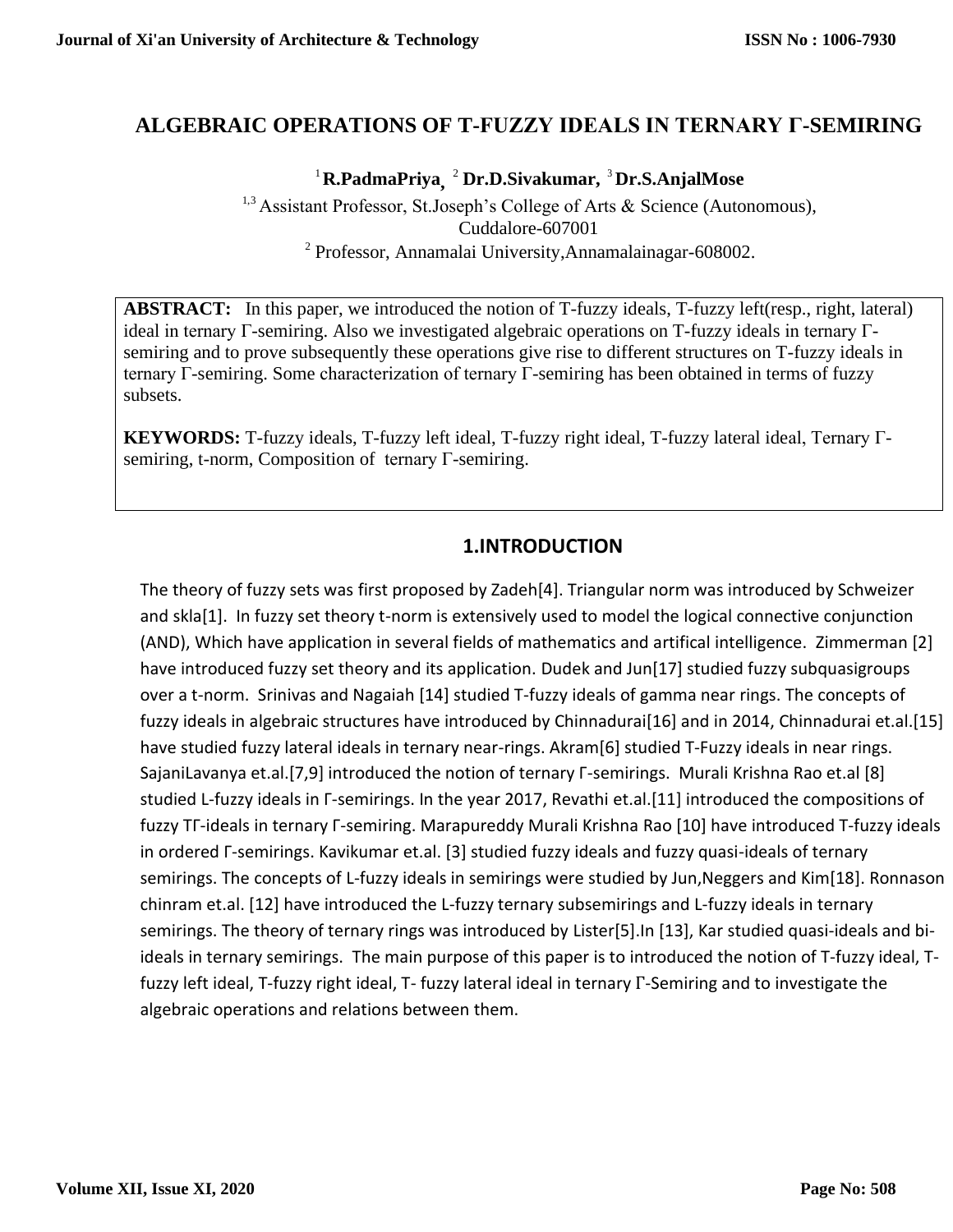### **2.PRELIMINARIES**

**Definition 2.1** ([12]). A non empty set  $\widetilde{S}$ together with two associative binary operations called addition and multiplication (denoted by + and · respectively) is called a **semiring** if

- $i)$  $\tilde{S}$ , +) is a commutative semi-group
- ii)  $\tilde{S}$ , .) is a semi-group
- iii) Multiplicative distributes from the left and from the right over addition.  $(i.e) a(b+c) = ab+ac$ and (a+b)c =ac+bc for all  $a,b,c \in \widetilde{S}$  .

**Definition 2.2** ([15]). A non empty set  $\widetilde{S}$ together with a binary operation and ternary operation called addition + and ternary multiplication, respectively is said to be a **ternary semiring** if  $\tilde{S}$ is an additive commutative semigroup satisfying the following conditions.

- (i)  $(abc)de = a(bcd)e = ab(cde)$
- (ii)  $(a+b)cd = acd + bcd$ ,
- (iii)  $a(b+c)d = abd + acd$  and
- (iv)  $ab(c+d) = abc + abd$  for all  $a,b,c,d,e \in \widetilde{S}$

**Definition 2.3** ([3]). Let ( $\tilde{A}$ , +) and ( $\Gamma$ ,+) be commutative semigroup. If there exists a mapping  $\tilde{A} \times \Gamma \times \tilde{A} \times \Gamma$  $\Gamma \times \tilde{A} \to \tilde{A}$  which maps  $(a,a,b,\beta,c) \to [a\alpha b\beta c]$  satisfying the conditions for all  $a, b, c, d, e \in \tilde{A}$  and  $\alpha, \beta, \gamma, \delta \in \Gamma$ 

- i)  $[(a\alpha a\beta c)\gamma d\delta ye = [a\alpha(b\beta c\gamma d)\delta e] = [a\alpha b\beta(c\gamma d\delta e)]$
- ii)  $[(a+b)\alpha c\beta d] = [\alpha \alpha c\beta d + b\alpha c\beta d]$
- iii)  $[a\alpha(b + c)\beta d] = [a\alpha b\beta d + a\alpha c\beta d]$
- iv)  $[a\alpha b\beta(c + d)] = [a\alpha b\beta c + a\alpha b\beta d]$

#### Then Ã is called a **ternary** Г**- semiring**

A Ternary  $\Gamma$ - semi-ring  $\tilde{A}$  is said to have zero element if there exists an element  $0\epsilon \mu$  such that  $0+ x=x+0$  and  $0\alpha a\beta b=a\alpha 0b\nu=a\alpha b\beta 0=0$ , ∀ a,b ∈  $\tilde{A}$  and  $\alpha, \beta \in \Gamma$ .

**Example 2.4**([10]) Let  $\tilde{A}$  be the additive semi-group of all m×n matrices over the set of non-negative rational numbers and Г be the additive semigroup of all m×n matrices over the set of non-negative integers and ternary operation is defined as  $\tilde{A} \times \Gamma \times \tilde{A} \times \Gamma \times \tilde{A} \to \tilde{A}$  by (a, $\alpha$ ,b, $\beta$ , c)  $\rightarrow$  a $\alpha b \beta c$  using matrix multiplication for all  $a, b, c \in \tilde{A}$  and  $\alpha, \beta \in \Gamma$ . Then  $\tilde{A}$  is a ternary  $\Gamma$ -semiring.

**Definition 2.5** ([10]). A non empty subset  $\tilde{S}$  of ternary Γ – semiring  $\tilde{A}$  is called a **ternary** Γ – subsemiring of  $\widetilde{A}$  if

i) ( $\widetilde{S}$ ,+) is a subsemigroup of (Ã,+) and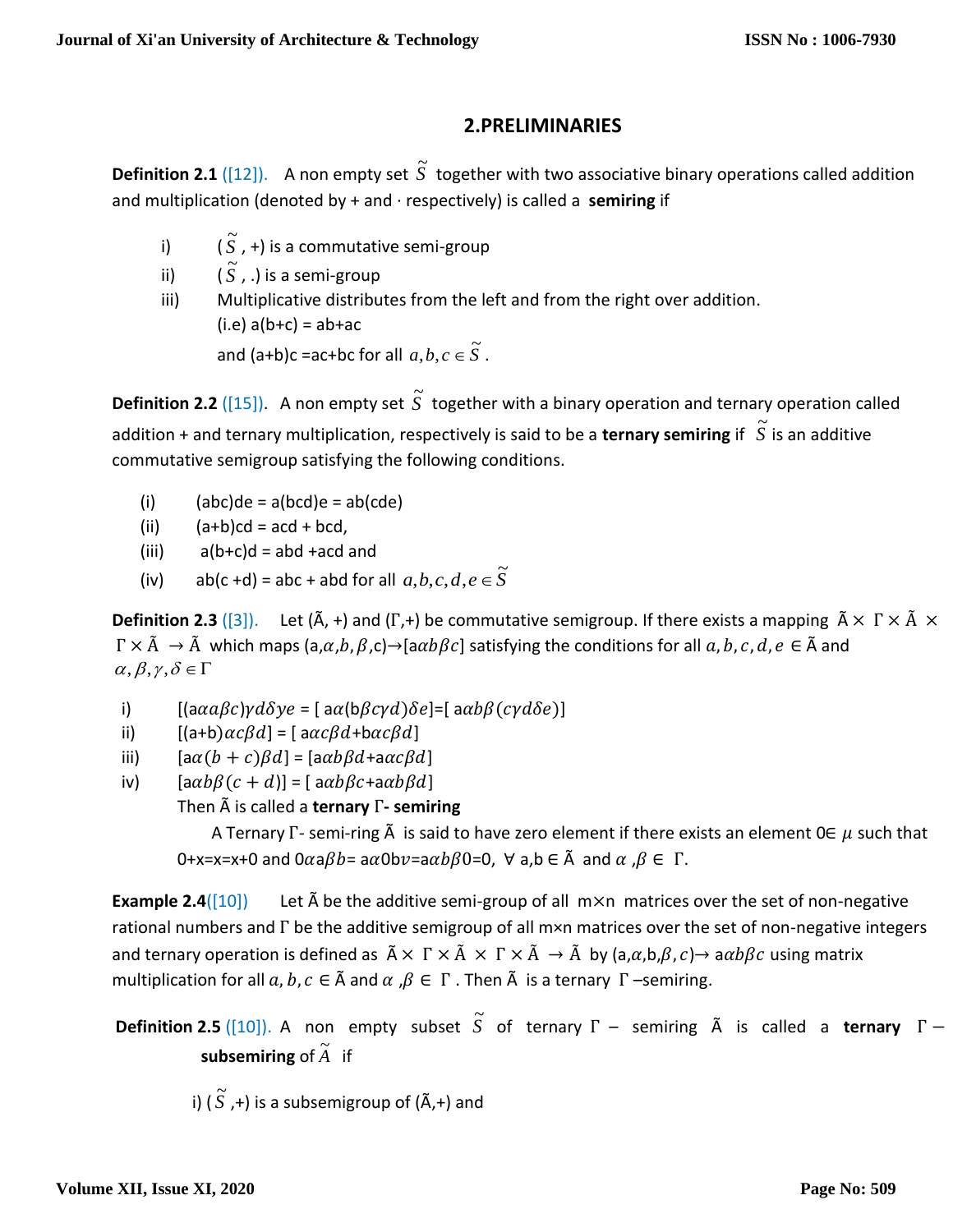ii) a $\alpha b \beta c \in \widetilde{S}$  ; for all  $a, b, c \in \widetilde{S}$  and  $\alpha$  , $\beta \in \Gamma$ .

**Definition 2.6** ([12]). An additive subsemigroup  $\widetilde{S}$ of Ã is called a **left (resp., right and lateral) ideal** of ternary Γ-semiring  $\widetilde{A}$  if a $\alpha b \beta$ s(resp., s $\alpha a \beta b$  , a $\alpha s \beta b$ )  $\in$   $\widetilde{S}$  for all  $a,b\in \widetilde{A}$  ,  $\alpha,\beta$ E $\Gamma$ and s $\in$   $\widetilde{S}$ . If  $\tilde{S}$ is both left and right ideal of ternary  $\Gamma$ -semiring  $\tilde{\mathsf{A}}$  then  $\,\widetilde{S}\,$ is called a two sided ideal of  $\widetilde{A}$ . If  $\widetilde{S}$ is a left, right and lateral ideal of ternary  $\Gamma$ -semiring  $\tilde{\mathsf{A}}$  then  $\tilde{S}$ is called **an ideal** of Ã.

**Definition 2.7** ([10]).A mapping T: [0,1] ×[0,1]→[0,1] is called a **triangular norm** (t-norm) if it satisfying the following conditions, for each  $p,q,r,s \in [0,1]$ .

> i)  $T(0,p)=0$ ;  $T(p,1)=p$ ii) T(p,q)=T(q,p) (commutative) iii)T(p,T(q,r))=T(T(p,q),r) (Associative) iv)  $T(p,q) \leq T(r,s)$  if  $p \leq r$  and  $q \leq s$  (Monotonicity)

**Definition 2.8** ([2]). A fuzzy subset of a set X is a function  $\mu$ :  $X \to [0,1]$ . This function is also called a membership function. A membership function is a generalization of a characteristic function or an indicator function of a subset defined for [0,1].

**Definition 2.9** ([12]). Let  $\widetilde{A}$  *and*  $\widetilde{B}$  be ternary  $\Gamma$ -semiring. A mapping  $\phi : \widetilde{A} \to \widetilde{B}$  is called a **homomorphism** if

(i) 
$$
\phi(a+b) = \phi(a) + \phi(b)
$$

(ii)  $\phi(a\alpha b\beta c) = \phi(a)\phi(b)\phi(c)$  for all  $a, b, c \in \tilde{A}$ ,  $\alpha, \beta \in \Gamma$ 

**Definition 2.10** ([12]). Given any two sets  $\widetilde{A}$  *and*  $\widetilde{B}$  , let  $v \in F(\widetilde{A})$  and  $\phi : \widetilde{A} \to \widetilde{B}$  be a function. Define  $\mu \in F(\widetilde{B})$  by for  $v \in \widetilde{B}$ 

$$
\mu(b) = \left\{ \sup_{a \in \phi^{-1}(b)} v(a) \right\} \quad \text{if } \phi^{-1}(b) \neq 0
$$
  
0 otherwise

We call  $\mu$  the image of  $\nu$  under  $\phi$  which is denoted by  $\phi(\nu)$  . Conversely for  $\mu \in F(\phi(a))$ , define  $\nu \in F(\widetilde{A})$  by  $v(a) = \mu(\phi(a))$  *for all*  $a \in \tilde{A}$  and we call  $v$  the preimage of  $\mu$  under  $\phi$  which is denoted by  $\phi^{-1}(\mu)$ .

**Definition 2.11**([8]). Let  $\mu$  be a fuzzy subset of a ternary Γ –semiring  $\tilde{A}$ . Then the set  $\mu_t = \{a,b \in \tilde{A}/a\}$  $\mu(a) \ge t$ , t $\epsilon$ [0,1] is called the **level subset** of  $\tilde{A}$  with respect to  $\mu$ .

**Definition 2.12**([12]). A fuzzy subset  $\mu$  of ternary Γ- semiring  $\tilde{A}$  is said to be **normal fuzzy subset** if  $\mu(0)=1$ .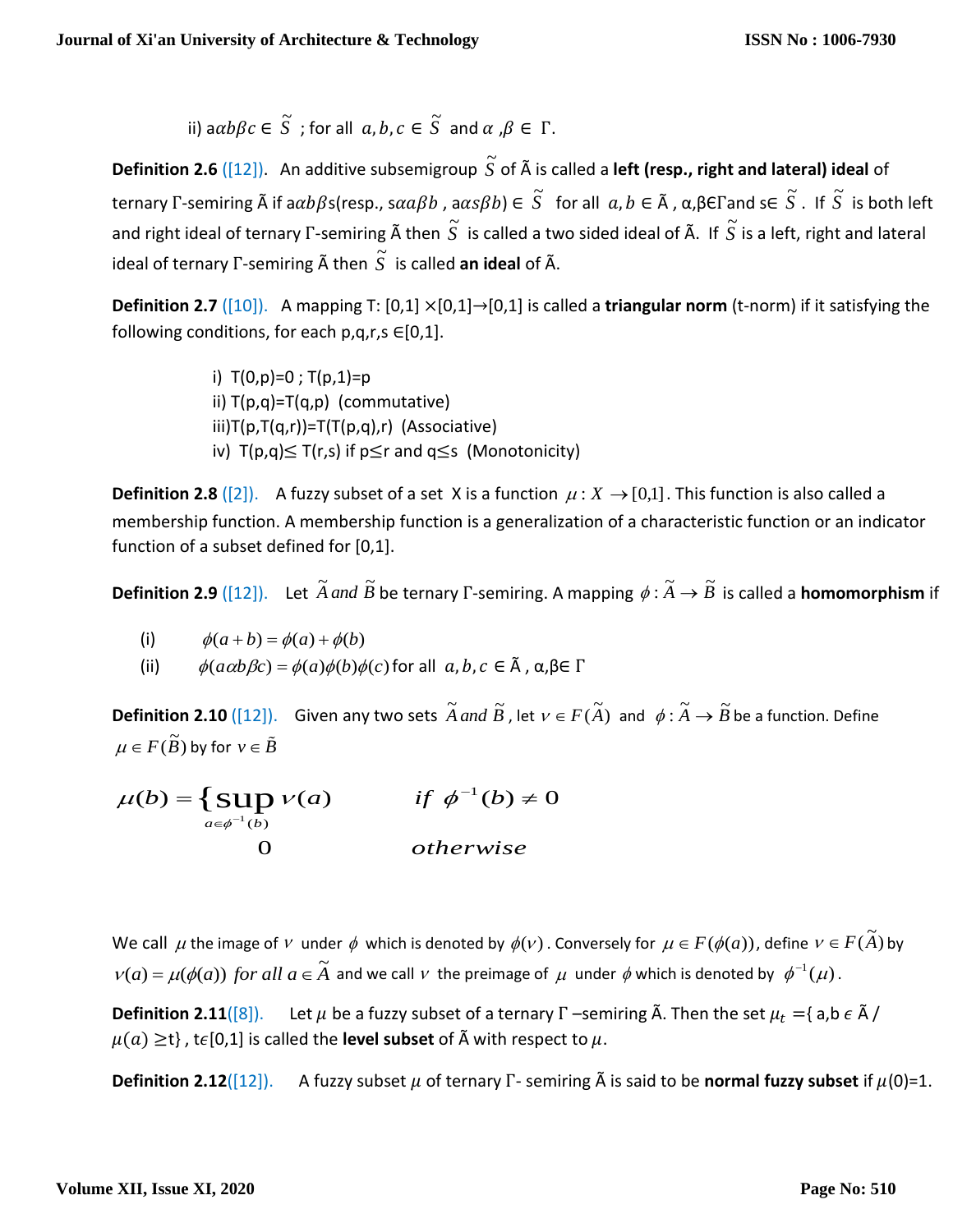Let  $\widetilde{A}$  be a ternary  $\Gamma$ - semi-ring  $\widetilde{A}$  and  $\ \mu\in F(\widetilde{A})$  . Define a T-fuzzy subset  $\ \mu^+$  of  $\widetilde{A}$  by

$$
\mu^+(a) = \mu(a) + 1 - \mu(0), \,\forall a \in \widetilde{A}
$$

**Definition 2.13**([10)]. Let *S* ~ be a non-empty subset of  $\tilde{A}$ . The characteristic function of  $\widetilde{S}$ is a fuzzy subset of Ã, defined by  $\chi_{\tilde{s}}(a) = \{1, \text{ if } a \in \tilde{S} \}$ 0, if  $a \notin \tilde{S}$ 

#### **3. T-FUZZY IDEALS**

**Definition 3.1** A fuzzy subset  $\mu$  of a fuzzy subsemigroup of  $\tilde{A}$  is called a **fuzzy ternary**  $\Gamma$ - **subsemiring** of  $\tilde{A}$  if  $(i)$  $\mu$  (a+b) $\geq$ min{ $\mu$ (a), $\mu$ (b) }

 $(i)\mu(a\alpha b\beta c) \ge \min\{\mu(a), \mu(b), \mu(c)\}\$ for all a,b,c  $\in \tilde{A}$  and  $\alpha, \beta \in \Gamma$ .

**Definition 3.2** A T-fuzzy subset  $\mu$  of a ternary  $\Gamma$  semiring  $\tilde{A}$  is called a T-fuzzy ternary  $\Gamma$  -subsemiring of  $\tilde{A}$ if  $i) \mu (a+b) \geq T\{ \mu(a), \mu(b) \}$ 

 $(i)\mu(a\alpha b\beta c) \geq T\{T\{\mu(a),\mu(b)\},\mu(c)\}$  for all a,b,c  $\in \tilde{A}$  and  $\alpha, \beta \in \Gamma$ .

**Definition 3.3** A non empty fuzzy subset  $\mu$  of a ternary  $\Gamma$ - semiring  $\tilde{A}$  is called a fuzzy left (resp., right and lateral) ideal of  $\tilde{A}$  if

 $(i)$  $\mu$  (a+b) $\geq$ min{  $\mu$ ( $a$ ),  $\mu$ ( $b$ ) }

ii) $\mu$ (a $\alpha$ b $\beta$ c)  $\geq \mu$ (c) [ $\mu$ (a $\alpha$ b $\beta$ c) $\geq \mu$ ( $\alpha$ ) and  $\mu$ (a $\alpha$ b $\beta$ c) $\geq \mu$ (b)] for all a,b,c  $\in$   $\tilde{A}$  and  $\alpha$ ,  $\beta \in \Gamma$ .

If  $\mu$  is a fuzzy left, right and lateral ideal of ternary  $\Gamma$ -semiring then  $\mu$  is called a **fuzzy ideals** of  $\tilde{A}$ .

**Definition 3.4** A fuzzy subset  $\mu$  of ternary  $\Gamma$ - semiring  $\tilde{A}$  is called a T-fuzzy left (resp., right and lateral) ideal of  $\tilde{A}$ , if it satisfies the following conditions for all a,b $\in \tilde{A}$ ,  $\alpha, \beta \in \Gamma$ .

> i)  $\mu$  (a+b) $\geq T\{ \mu(a), \mu(b) \}$ ii)  $\mu(a\alpha b\beta c) \ge \mu(c)$  [ $\mu(a\alpha b\beta c) \ge \mu(a)$  and  $\mu(a\alpha b\beta c) \ge \mu(b)$ ]

If  $\mu$  is a T-fuzzy left, right and lateral ideal of ternary  $\Gamma$ - semiring then  $\mu$  is called a **T- fuzzy ideals** of  $\tilde{A}$ .

**Theorem 3.5** Let  $\mu$  be a T- fuzzy left (resp.,right, lateral) ideal of a ternary Γ- semiring  $\tilde{A}$ . Then the level set  $\mu_t$   $(t \leq \mu(0))$  is the left (resp., right, lateral) ideal of ternary  $\Gamma$ - semiring  $\tilde{A}$ .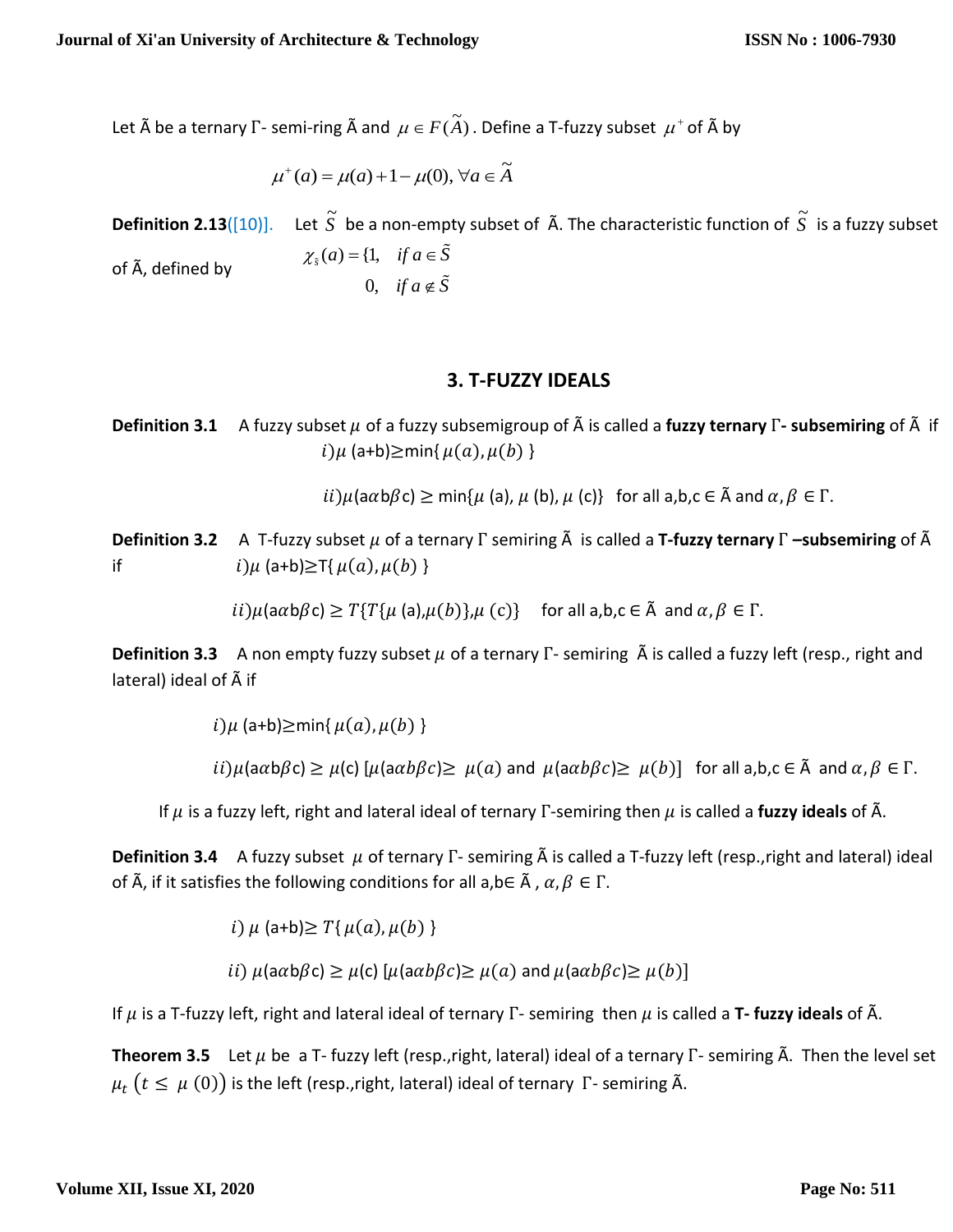**Proof:** Let a,b $\epsilon \mu_t$ , then  $\mu(a) \geq t$ , and  $\mu(b) \geq t$ 

then  $\mu(a + b) \geq T\{\mu(a), \mu(b)\} \geq t$  that implies a+b  $\epsilon \mu_t$ 

On the other hand, if a,b  $\epsilon \tilde{A}$ ,  $x \epsilon \mu_t$  and  $\alpha$ ,  $\beta \epsilon$   $\Gamma$  then

 $\mu(a\alpha b\beta x) \ge \mu(x) \ge t$   $[\mu(x\alpha a\beta b) \ge \mu(x) \ge t, \mu(a\alpha x\beta b) \ge \mu(x) \ge t]$ 

So that  $a\alpha b\beta x\ \epsilon\ \mu\ _t[ x\alpha a\beta b\epsilon\ \mu\ _t, a\alpha x\beta b\epsilon\ \mu\ _t]$ 

Hence  $\mu$  <sub>t</sub> is a left (resp.,right, lateral) ideal of ternary  $\Gamma$ -semiring  $\tilde{A}$ .

**Theorem 3.6** Every fuzzy ideal of ternary Γ-semiring Ã is a T-fuzzy ideal of Ã.

**Proof:** Suppose  $\mu$  is a fuzzy ideal of ternary  $\Gamma$ -semiring  $\tilde{A}$  and if a,b  $\epsilon \tilde{A}$  and  $\alpha$ ,  $\beta \epsilon$   $\Gamma$  then

 $\mu(a\alpha b\beta c) \ge \mu(c), \mu(a\alpha b\beta c) \ge \mu(a), \mu(a\alpha b\beta c) \ge \mu(b)$  $\mu(a+b) \ge \min\{\mu(a), \mu(b)\} \ge T\{\mu(a), \mu(b)\}\$ 

Hence  $\mu$  is a T-fuzzy ideal of  $\tilde{A}$ .

**Definition 3.7** Let à ba a ternary Γ-semiring and µ,λ,δ be T-fuzzy ideals, then the intersection of µ,λ, µ+λ sum and the ternary product  $\mu\Gamma\lambda\Gamma\delta$  and composition  $\mu_0\lambda_0\delta$  of  $\mu,\lambda,\delta$  are defined as follows

$$
(\mu \cap \lambda)(x) = T\{\mu(x), \lambda(x)\} for all x \in \tilde{A}
$$

 $(\mu + \lambda)(x) = \left\{ \sup_{x=a+b} \{ T[\mu(a), \lambda(b)] \text{ for all } a,b \in \tilde{A} \right\}$  $f(x) = \left\{ \text{sup}\left\{ T[\mu(a), \lambda(b)] \text{ for all } a, b \right\} \right\}$  $x = a + b$  $(\mu + \lambda)(x) = \{ \text{sup} \{ T[\mu(a), \lambda(\}$ 

| ٠ |   |   |
|---|---|---|
|   |   |   |
|   | i | I |

0 otherwise

 $(\mu \Gamma \lambda \Gamma \delta)(x) = \left\{ \sup_{x=aab\beta c} \{ T[T[\mu(a), \lambda(b)], \delta(c) ] \text{ for all } a,b,c \in \tilde{A}; \alpha, \beta \in \Gamma \} \right\}$  $\mu \Gamma \lambda \Gamma \delta(x) = \frac{1}{2} \text{sup} \{ T[T[\mu(a), \lambda(b)], \delta(c)]$  for all  $a, b, c \in A; \alpha, \beta$  $\alpha b\beta$  $f(x) = \int \text{sup}\{T[T[\mu(a), \lambda(b)], \delta(c)]$  for all a, b, c  $\bar{x} = a \alpha b \overline{\beta c}$ 

**0** otherwise

$$
(\mu \circ \lambda \circ \delta)(x) = \{ \sup_{x = \sum_{i=1}^n a_i a_i b_i \beta_i c} \{ T[T[\mu(a_i), \lambda(b_i)], \delta(c_i)] \text{ for all } a_i, b_i, c_i \in \tilde{A}; \alpha_i, \beta_i \in \Gamma \}
$$

0 otherwise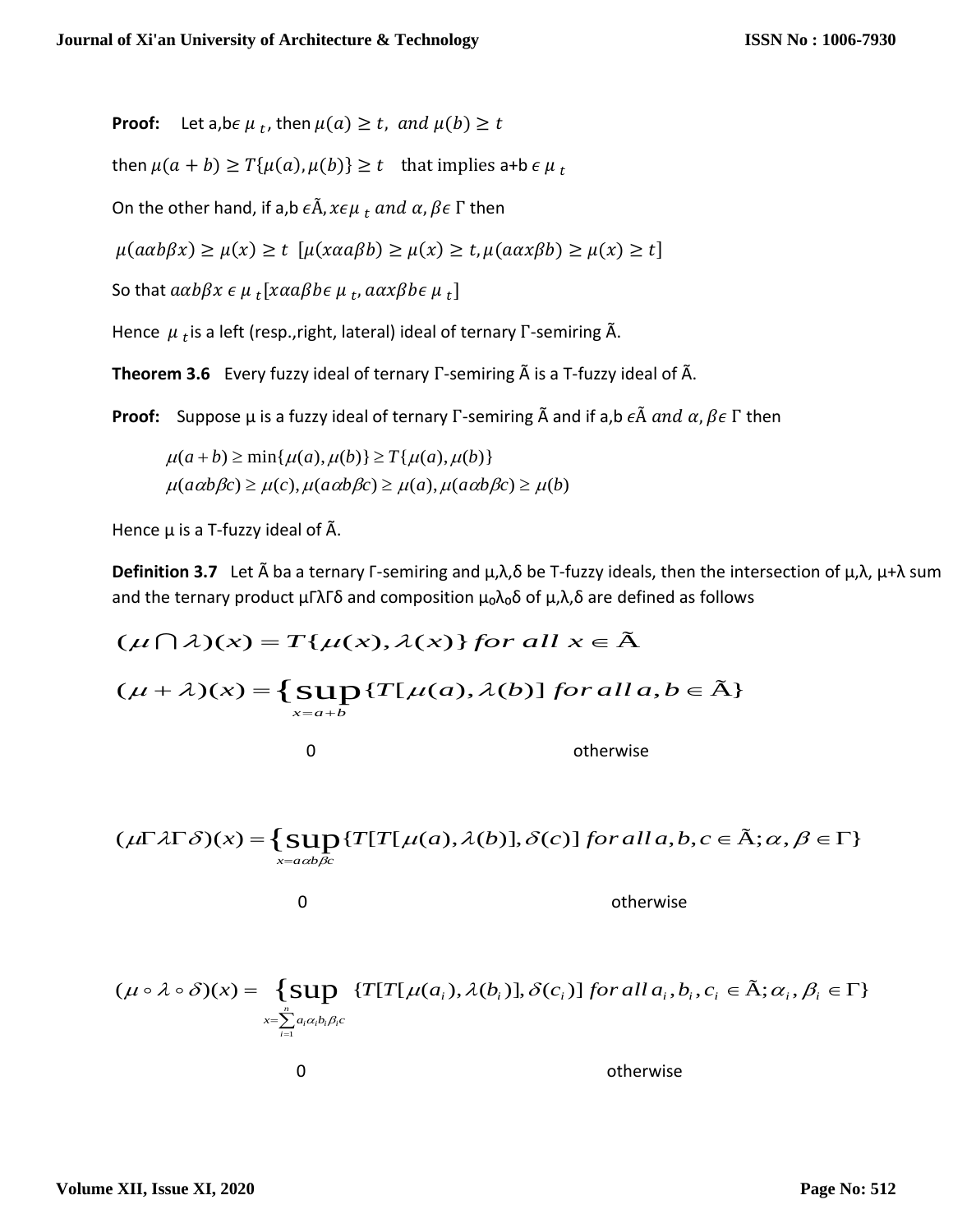**Theorem 3.8** If  $\mu$  and  $\lambda$  are two T-fuzzy left(resp.,right,lateral)ideals of ternary Γ-semiring, then  $\mu \cap \lambda$  is also a T-fuzzy left(resp.,right,lateral)ideals of Ã.

**Proof:** Let µ and λ be two T-fuzzy left ideal of Ã and if a,b ϵÃ and α, βϵ Γ Consider,

 $(\mu \cap \lambda)(a+b) = T[\mu(a+b),\lambda(a+b)]$  $\geq T[T(\mu(a), \mu(b)), T(\lambda(a), \lambda(b))]$  $= T[T(\mu(a), \lambda(a)), T(\mu(b), \lambda(b))]$  $= T[(\mu \cap \lambda)(a), (\mu \cap \lambda)(b)]$  *and* 

 $(\mu \cap \lambda)(a\alpha b\beta c) = T[\mu(a\alpha b\beta c), \lambda(a\alpha b\beta c)]$ 

 $\geq T[\mu(c),\lambda(c)]$  (Since  $\mu$  and  $\lambda$  are T-fuzzy left ideal of  $\tilde{A}$ )

 $=(\mu \cap \lambda)(c)$ 

Thus  $\,\mu\cap\lambda$  is a T-fuzzy left ideal of  $\tilde{\sf A}.$ 

Similarly we can prove for T-fuzzy right ideal, T-fuzzy lateral ideal of Ã.

**Theorem 3.9** Let µ,λ are two T-fuzzy left(resp.,right, lateral) ideals of ternary Γ-semiring Ã then µ+λ is also a T-fuzzy left(resp.,right, lateral) ideals of Ã.

**Proof:** Let µ,λ are two T-fuzzy left(resp.,right, lateral) ideals of ternary Γ-semiring Ã and a,bЄ à ;α,βЄ Γ

Consider,

$$
(\mu + \lambda)(a + b) = \sup_{a+b=p+q} \{T[\mu(p), \lambda(q)] : p, q \in \tilde{A}\}
$$
  
\n
$$
= \sup_{a=u+v, b=s+t} \{T[\mu(u+s), \lambda(v+t)]; u, v, s, t \in \tilde{A}\}
$$
  
\n
$$
\geq \sup_{a=u+v, b=s+t} \{T[T[\mu(u), \mu(s)], T[\lambda(v), \lambda(t)]]; u, v, s, t \in \tilde{A}\}
$$
  
\n
$$
= \sup_{a=u+v, b=s+t} \{T[T[\mu(u), \lambda(v)], T[\mu(s), \lambda(t)]]; u, v, s, t \in \tilde{A}\}
$$
  
\n
$$
= T\{\sup_{a=u+v, b=s+t} T[\mu(u), \lambda(v)], \sup_{b=s+t} T[\mu(s), \lambda(t)]; u, v, s, t \in \tilde{A}\}
$$
  
\n
$$
= T\{(\mu + \lambda)(a), (\mu + \lambda)(b)\}
$$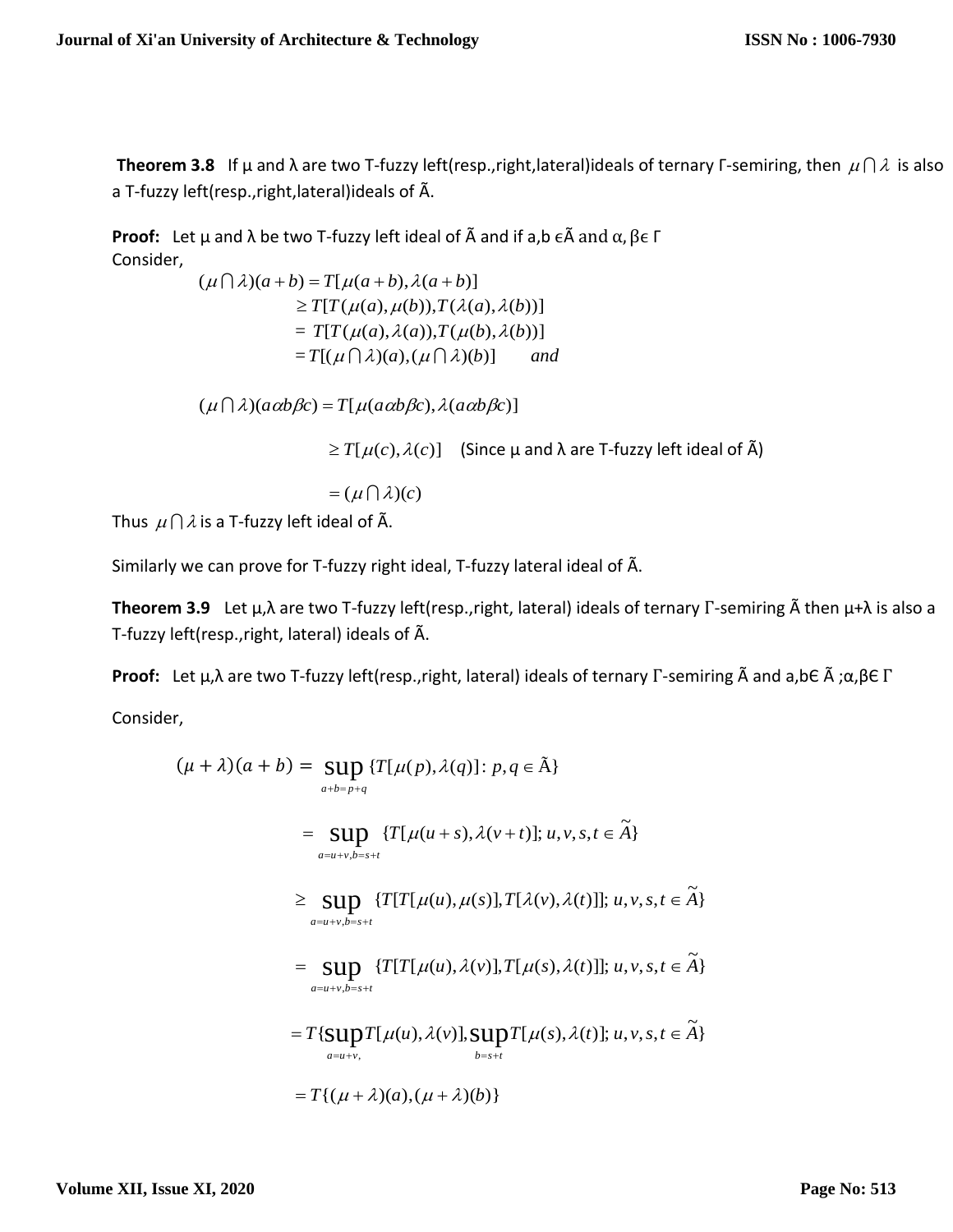And  $(\mu + \lambda)(a\alpha b\beta c) = \text{sup } \{T[\mu(p), \lambda(q)] : p, q \in \tilde{A}\}$  $a\alpha b\beta c = p+q$ 

$$
= \sup_{c=u+v} \{T[\mu(a\alpha b\beta u), \lambda(a\alpha b\beta v)] : u, v \in \tilde{A}\}
$$

 $[\text{since } a\alpha b\beta c = a\alpha b\beta(u + v) = a\alpha b\beta u + a\alpha b\beta v]$ 

$$
\geq \sup_{c=u+v} \{T[\mu(u), \lambda(v)]\}
$$

$$
= (\mu + \lambda)(c)
$$

Hence  $(\mu + \lambda)$  is a T-fuzzy left ideal of  $\tilde{A}$ .

Similarly we can prove for T-fuzzy right ideal, T-fuzzy lateral ideal of Ã.

**Corollary 3.10** Let µ, λ are two fuzzy ideal of ternary Γ-semiring Ã then µ+λ is also a fuzzy ideal of Ã. **Proof:** By using the theorem 3.9, we can prove this corollary easily.

**Proposition 3.11** Let  $\tilde{A}$  be a ternary  $\Gamma$ -semiring and  $\mu \in F(\tilde{A})$ . The following statements are true

(i)  $\mu^+$  is a normal T-fuzzy subset of  $\tilde{\mathsf{A}}$  containing  $\,\mu$  .

$$
(ii) \qquad (\mu^+)^+ = \mu^+
$$

(iii)  $\mu$  is normal iff  $\mu^+ = \mu$ 

**Proof:**

(i) We Know that,  $\mu^+(a) = \mu(a) + 1 - \mu(0), \,\forall a \in \widetilde{A}$ 

 $\mu^+(0) = \mu(0) + 1 - \mu(0)$ 

Therefore  $\mu^+(0)=1$ 

(i.e)  $\mu(a) \leq \mu^+(a)$  This implies  $\mu \subseteq \mu^+$ 

(ii) By (i), we have

$$
(\mu^+)^+(a) = \mu^+(a) + 1 - \mu^+(0), \forall a \in \widetilde{A}
$$
  
=  $\mu^+(a) + 1 - 1$  [By (i)]  
=  $\mu^+(a)$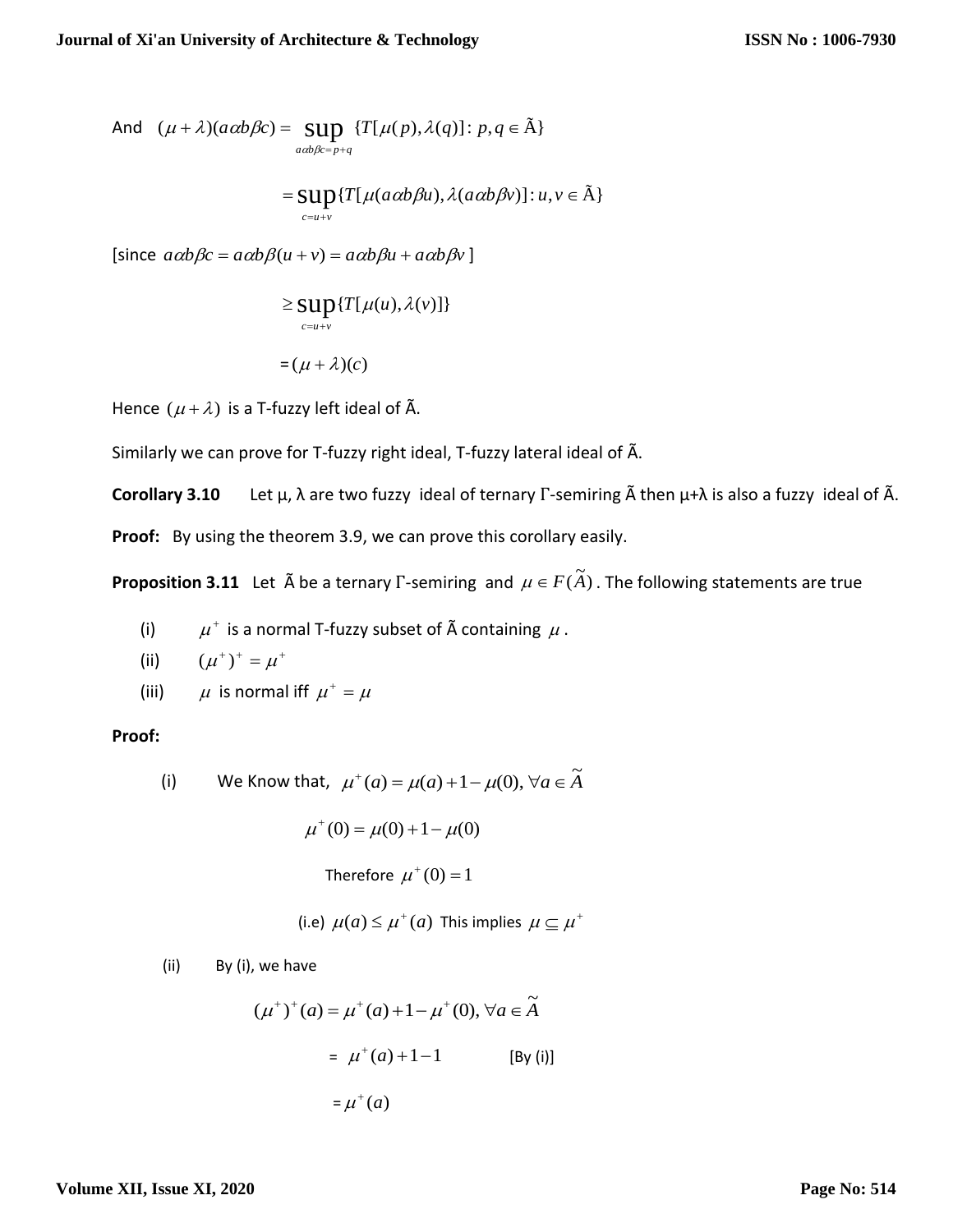Therefore  $(\mu^{\text{+}})^{\text{+}} = \mu^{\text{+}}$ 

(iii) Assume that  $\mu$  is normal. Then

 $\mu^+(a) = \mu(a) + 1 - \mu(0), \forall a \in \widetilde{A}$  $= \mu(a) + 1 - 1$  $\mu$  is normal]  $= \mu(a)$ 

The converse is obvious by (i).

This completing the proof

**Corollary 3.12** Let  $\tilde{A}$  be a ternary  $\Gamma$ -semiring and  $\mu \in F(\tilde{A})$  and  $a \in \tilde{A}$  . If  $\mu^+(a) = 0$  then  $\mu(a) = 0$ .

**Proof:** By Proposition 3.11 (i), we have  $\mu(a) \leq \mu^+(a)$  this implies  $\mu(a) = 0$ 

**Proposition 3.13** Let  $\tilde{A}$  be a ternary  $\Gamma$ -semiring and  $\mu \in F(\tilde{A})$ . The following statements are true

- $(i)$  $\mu$  is a T-fuzzy ternary  $\Gamma$   $-$  subsemiring of  $\tilde{A}$ , then  $\mu^+$  is a normal T-fuzzy ternary  $\Gamma$   $-$  subsemiring of  $\tilde{A}$  containing  $\mu$  .
- $(ii)$  $\mu$  is a T-fuzzy left(resp., right, lateral) ideal of  $\tilde{A}$ , then  $\mu^+$  is a normal T-fuzzy left(resp., right, lateral) ideal of  $\tilde{A}$  containing  $\mu$  .
- $(iii)$  $\mu$  is a T-fuzzy ideal of  $\tilde{A}$ , then  $\mu^+$  is a normal T-fuzzy ideal of  $\tilde{A}$  containing  $\mu$  .

Proof: Let a,b,c  $\in$   $\widetilde{A}$  and  $\alpha, \beta \in \Gamma$  , then

$$
\mu^+(a+b) = \mu(a+b) + 1 - \mu(0)
$$
  
\n
$$
\ge T\{\mu(a), \mu(b)\} + 1 - \mu(0)
$$
  
\n
$$
= T\{\mu(a) + 1 - \mu(0), \mu(b) + 1 - \mu(0)\}
$$
  
\n
$$
= T\{\mu^+(a), \mu^+(b)\}
$$

 $= T\{T\{\mu^+(a),\mu^+(b)\},\mu^+(c)\}\$  $= T\{T\{\mu(a)+1-\mu(0), \mu(b)+1-\mu(0)\}, \mu(c)\}+1-\mu(0)\}$  $= T\{T\{\mu(a), \mu(b)\} + 1 - \mu(0), \mu(c) + 1 - \mu(0)\}$  $\geq T\{T\{\mu(a), \mu(b)\}, \mu(c)\} + 1 - \mu(0)$  $\mu^+(a\alpha b\beta c) = \mu(a\alpha b\beta c) + 1 - \mu(0)$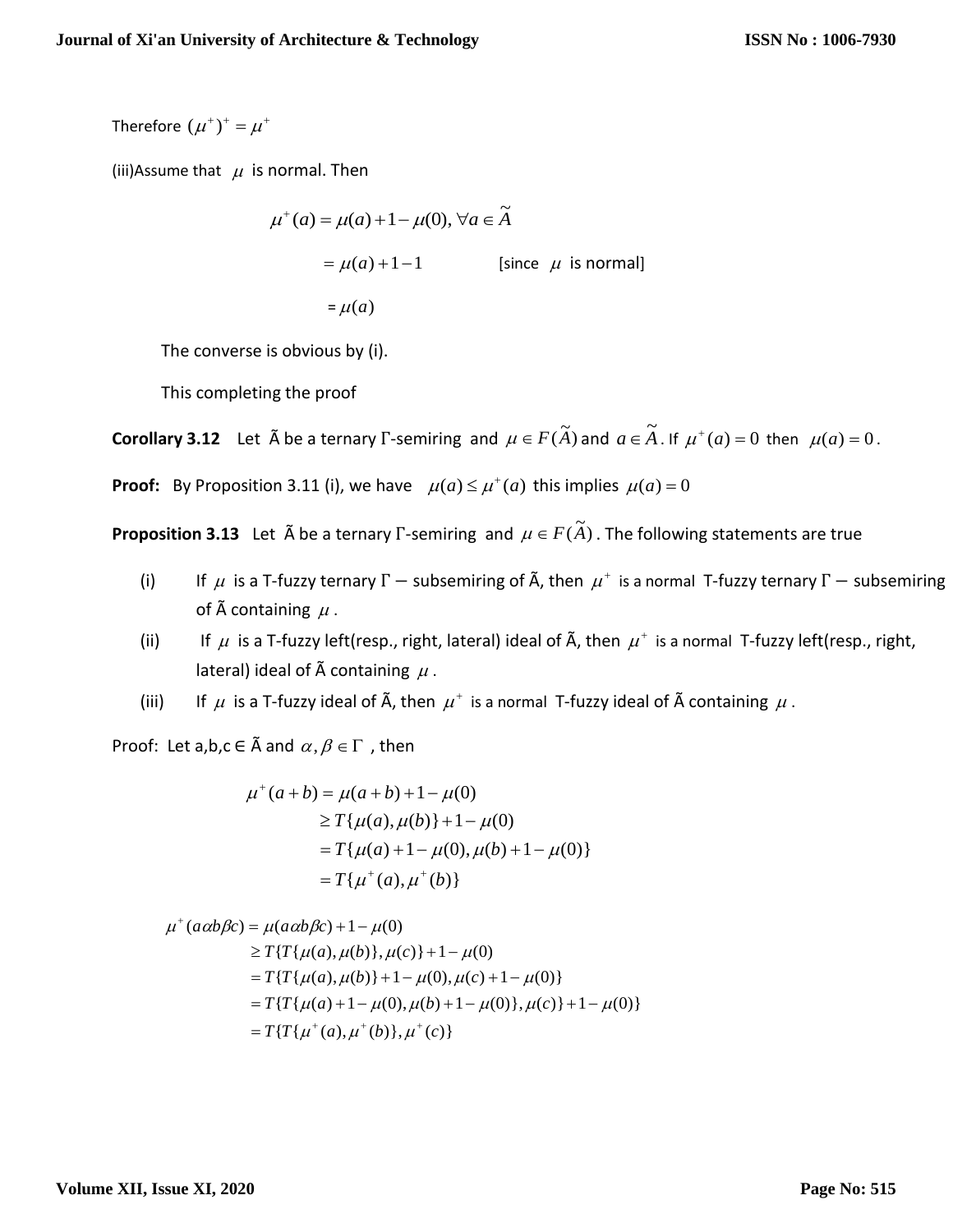Hence  $\mu^+$  is a T-fuzzy ternary  $\Gamma$  —subsemiring of  $\tilde{A}$ . By Proposition 3.6 (i),  $\mu^+$  is a normal T-fuzzy ternary  $\Gamma$  –subsemiring of  $\tilde{A}$  containing  $\mu$  .

The proofs of (ii) and (iii) are similar to the proof of (i).

This completing the proof.

**Propostion 3.14** Let  $\tilde{A}$  be a ternary  $\Gamma$ -semiring,  $\phi : \tilde{A} \to \tilde{A}$  an onto homomorphism and  $\mu \in F(\tilde{A})$ .

Define  $\mu^{\phi} \in F(\widetilde{A})$   $by$   $\mu^{\phi}(a) = \mu(\phi(a))$   $\forall a \in \widetilde{A}$  . The following statements are true

- $(i)$  $\mu$  is a T-fuzzy ternary  $\Gamma$   $-$  subsemiring of  $\tilde{A}$ , then  $\mu^{\phi}$  is a T-fuzzy ternary  $\Gamma$   $-$  subsemiring of  $\tilde{A}$ .
- $(ii)$  $\mu$  is a T-fuzzy left(resp., right, lateral) ideal of  $\tilde{A}$ , then  $\mu^\phi$  is a T-fuzzy left(resp., right, lateral) ideal of Ã.
- (iii)  $\mu$  is a T-fuzzy ideal of Ã, then  $\,\mu^\phi\,$  is a T-fuzzy ideal of Ã.

Proof: Let a,b,c  $\in$   $\tilde{A}$  and  $\alpha$ ,  $\beta \in \Gamma$  , then

$$
\mu^{\phi}(a+b) = \mu(\phi(a+b))
$$
  
=  $\mu(\phi(a) + \phi(b))$   
 $\geq T{\mu(\phi(a)), \mu(\phi(b))}$   
=  $T{\mu^{\phi}(a), \mu^{\phi}(b)}$ 

$$
\mu^{\phi}(a\alpha b\beta c) = \mu(\phi(a\alpha b\beta c))
$$
  
=  $\mu(\phi(a)\phi(b)\phi(c))$   
 $\geq T\{T\{\mu(\phi(a)), \mu(\phi(b))\}, \mu(\phi(c))\}$   
=  $T\{T\{\mu^{\phi}(a), \mu^{\phi}(b)\}, \mu^{\phi}(c)\}$ 

Therefore  $\,\mu^{\phi}\,$  is a T-fuzzy ternary  $\Gamma$   $-$  subsemiring of  $\tilde{\sf A}.$ 

The proofs of (ii) and (iii) are similar to the proof of (i).

This completing the proof.

**Propostion 3.15** Let  $\tilde{A}$  and  $\tilde{B}$  be a ternary  $\Gamma$ -semiring and  $\phi : \tilde{A} \to \tilde{B}$  be an onto homomorphism. The following statements are true

 $(i)$  $\mu$  is a T-fuzzy ternary Γ — subsemiring of  $\widetilde{B}$  , then the preimage of  $\mu$  under  $\phi$  is a T-fuzzy ternary  $\Gamma$  – subsemiring of  $\tilde{A}$ .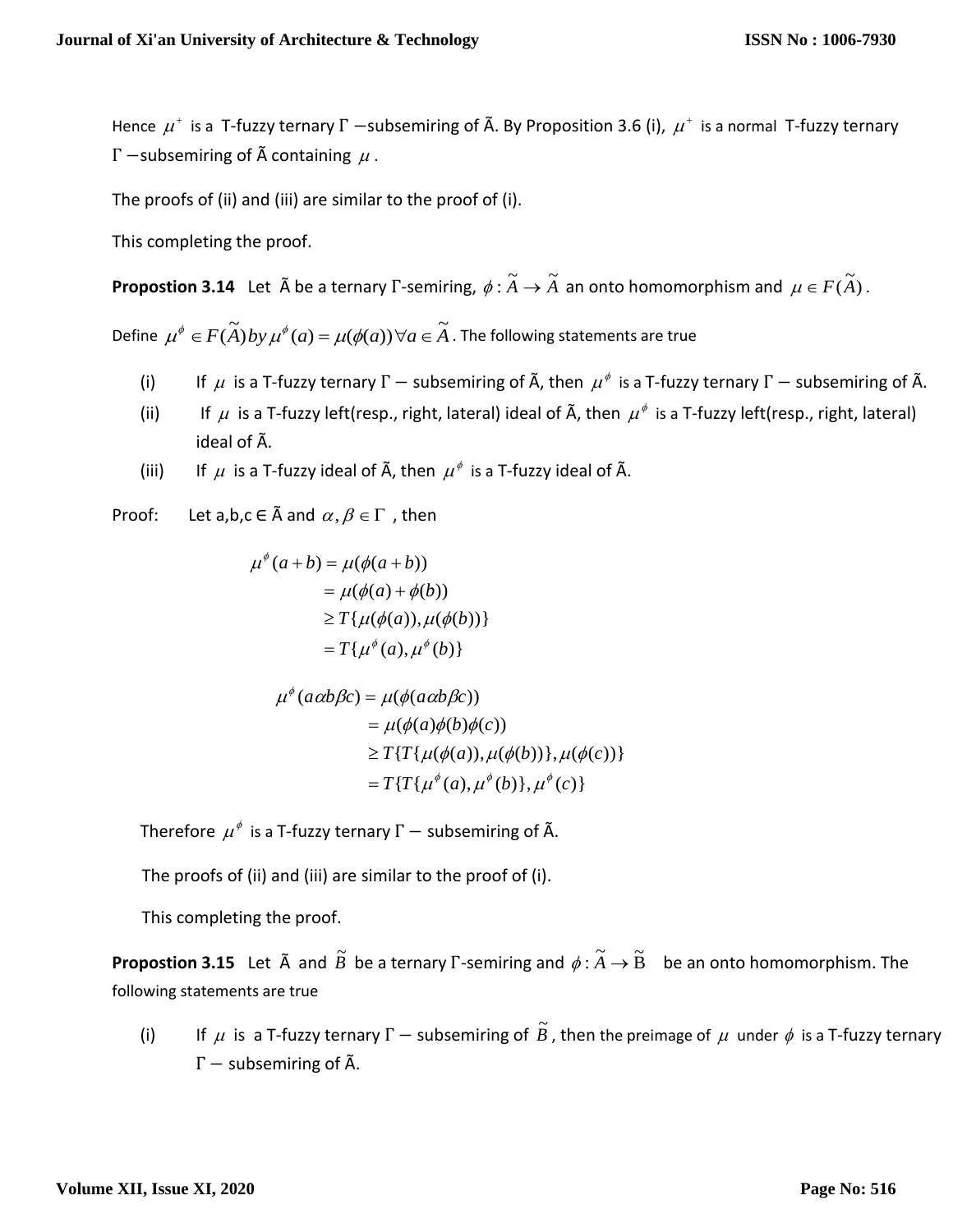- $(ii)$  $\mu$  is a T-fuzzy left(resp., right, lateral) ideal of  $\widetilde{B}$  , then the preimage of  $\mu$  under  $\phi$  is a T-fuzzy left(resp., right, lateral) ideal of Ã.
- $(iii)$  $\mu$  is a T-fuzzy ideal of  $\widetilde{B}$  , then the preimage of  $\mu$  under  $\phi$  is a T-fuzzy ideal of  $\widetilde{A}$ .

Proof:  $\mu \in F(\widetilde{B})$  be a T-fuzzy ternary  $\Gamma$   $-$  subsemiring and v be the preimage of  $\mu$  under  $\phi$  then for any a,b,c  $\in$   $\tilde{\mathsf{A}}$  and  $\alpha,\beta\in\Gamma$  , then

> $=T\{v(a), v(b)\}\$  $\geq T\{\mu(\phi(a)), \mu(\phi(b))\}$  $= \mu(\phi(a), \phi(b))$  $v^{\phi}(a+b) = \mu(\phi(a+b))$  $= T\{T\{v(a), v(b)\}, v(c)\}$  $\geq T\{T\{\mu(\phi(a)), \mu(\phi(b))\}, \mu(\phi(c))\}$  $= \mu(\phi(a)\phi(b)\phi(c))$  $v^{\phi}(a\alpha b\beta c) = \mu(\phi(a\alpha b\beta c))$

This shows that  $\nu$  is a T-fuzzy ternary  $\Gamma$  – subsemiring of  $\tilde{A}$ .

The proofs of (ii) and (iii) are similar to the proof of (i).

**Theorem 3.16** In a ternary Γ-semiring Ã the following are equivalent

- (i)  $\mu$  is a T-fuzzy left(resp., right, lateral ) ideals of  $\tilde{A}$ .
- (ii)  $\chi_{\widetilde{A}} + \mu \subseteq \mu$  and  $\chi_{\widetilde{A}}\Gamma\chi_{\widetilde{A}}\Gamma\mu \subseteq \mu(\mu\Gamma\chi_{\widetilde{A}}\Gamma\chi_{\widetilde{A}} \subseteq \mu, \chi_{\widetilde{A}}\Gamma\mu\Gamma\chi_{\widetilde{A}} \subseteq \mu)$  where  $\chi_{\widetilde{A}}$  is the characteristic function of Ã.

**Proof:** Let µ be a T-fuzzy left ideal of ternary Γ-semiring Ã. Let xЄ Ã. Suppose there exist a,b,cЄ Ã and α,βЄΓ such that x=aαbβc, then we have

$$
(\chi_{\tilde{A}} + \mu)(a+b) = \sup_{a+b=p+q} \{T[\chi_{\tilde{A}}(p), \mu(q)], \text{ for all } p, q \in \tilde{A}\}
$$
  
\n
$$
\leq \sup_{a=u+v, b=s+t} \{T[\chi_{\tilde{A}}(u+s), \mu(v+t)], \text{ for all } u, v, s, t \in \tilde{A}\}
$$
  
\n
$$
\leq \sup_{a=u+v, b=s+t} \{T[T[\chi_{\tilde{A}}(u), \chi_{\tilde{A}}(s)], T[\mu(v), \mu(t)]\}, \text{ for all } u, v, s, t \in \tilde{A}\}
$$
  
\n
$$
= \sup_{a=u+v, b=s+t} \{T[T[\chi_{\tilde{A}}(u), \mu(v)], T[\chi_{\tilde{A}}(s), \mu(t)]\}, \text{ for all } u, v, s, t \in \tilde{A}\}
$$
  
\n
$$
= \sup_{a=u+v, b=s+t} \{T[T[\chi_{\tilde{A}}(u), \mu(v)], T[\chi_{\tilde{A}}(s), \mu(t)]\}, \text{ for all } u, v, s, t \in \tilde{A}\}
$$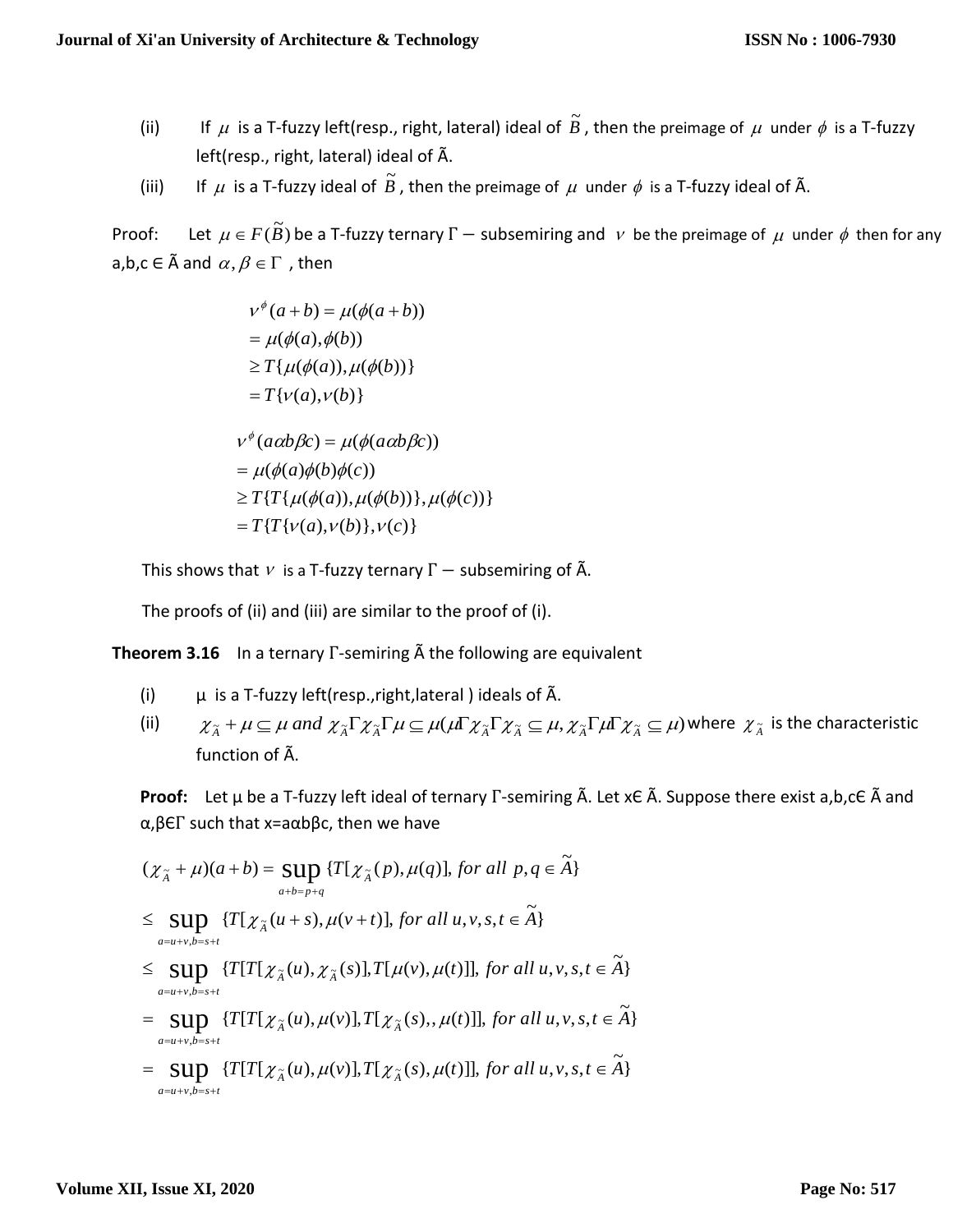$\sim$ 

$$
= T\{\sup_{a=u+v}\{T[\chi_{\tilde{A}}(u),\mu(v)]\},\sup_{b=s+t}\{T[\chi_{\tilde{A}}(s),\mu(t)]\},\text{ for all } u,v,s,t \in \tilde{A}\}
$$
\n
$$
= T[(\chi_{\tilde{A}} + \mu)(a), \chi_{\tilde{A}} + \mu)(b)]
$$
\n
$$
= T[T[\chi_{\tilde{A}}(a),\mu(a)], T[\chi_{\tilde{A}}(b),\mu(b)]]
$$
\n
$$
= T[T[1,\mu(a)], T[1,\mu(b)]]
$$
\n
$$
\text{since } \chi_{\tilde{A}} \text{ is the characteristic function of } \tilde{A}
$$
\n
$$
= T[\mu(a),\mu(b)]
$$

Therefore  $(\chi_{\tilde{A}} + \mu)(a+b) \le T[\mu(a), \mu(b)]$ 

(i.e) 
$$
\chi_{\tilde{A}} + \mu \subseteq \mu
$$
 and  
\n
$$
(\chi_{\tilde{A}} \Gamma \chi_{\tilde{A}} \Gamma \mu)(x) = \sup_{x = aab\beta c} \{T[T[\chi_{\tilde{A}}(a), \chi_{\tilde{A}}(b)], \mu(c)]\}
$$
\n
$$
= \sup_{x = aab\beta c} \{T[T[1,1], \mu(c)]\}
$$
\n
$$
= \sup_{x = aab\beta c} \{T[1, \mu(c)\}
$$
\n
$$
= \sup_{x = aab} \{\mu(c)\}
$$
\n
$$
= \mu(c)
$$

Now since  $\mu$  is a T-fuzzy left ideal of  $\tilde{A}$  then

 $\mu(a\alpha b\beta c) \ge \mu(c)$ ;  $\forall a, b, c \in \tilde{A}$  and  $\alpha, \beta \in \Gamma$ 

So in particular  $\mu(x) \geq \mu(c)$ ;  $\forall x = a\alpha b\beta c$ 

Hence  $\sup \mu(c) \leq \mu(x)$ *x*=*a ab βc*  $\mu(c) \leq \mu$  $\alpha b\beta$  $\leq$ =

Thus  $\mu(x) \geq (\chi_{\widetilde{A}} \Gamma \chi_{\widetilde{A}} \Gamma \mu)(x)$ 

If there do not exist a,b,cE  $\tilde{A}$  and α,βE $\Gamma$  such that x=aαbβc then  $(\chi_{\tilde{A}}\Gamma\chi_{\tilde{A}}\Gamma\mu)(x)=0\leq\mu(x)$ 

Therefore 
$$
\chi_{\tilde{A}} \Gamma \chi_{\tilde{A}} \Gamma \mu \subseteq \mu
$$

Conversely,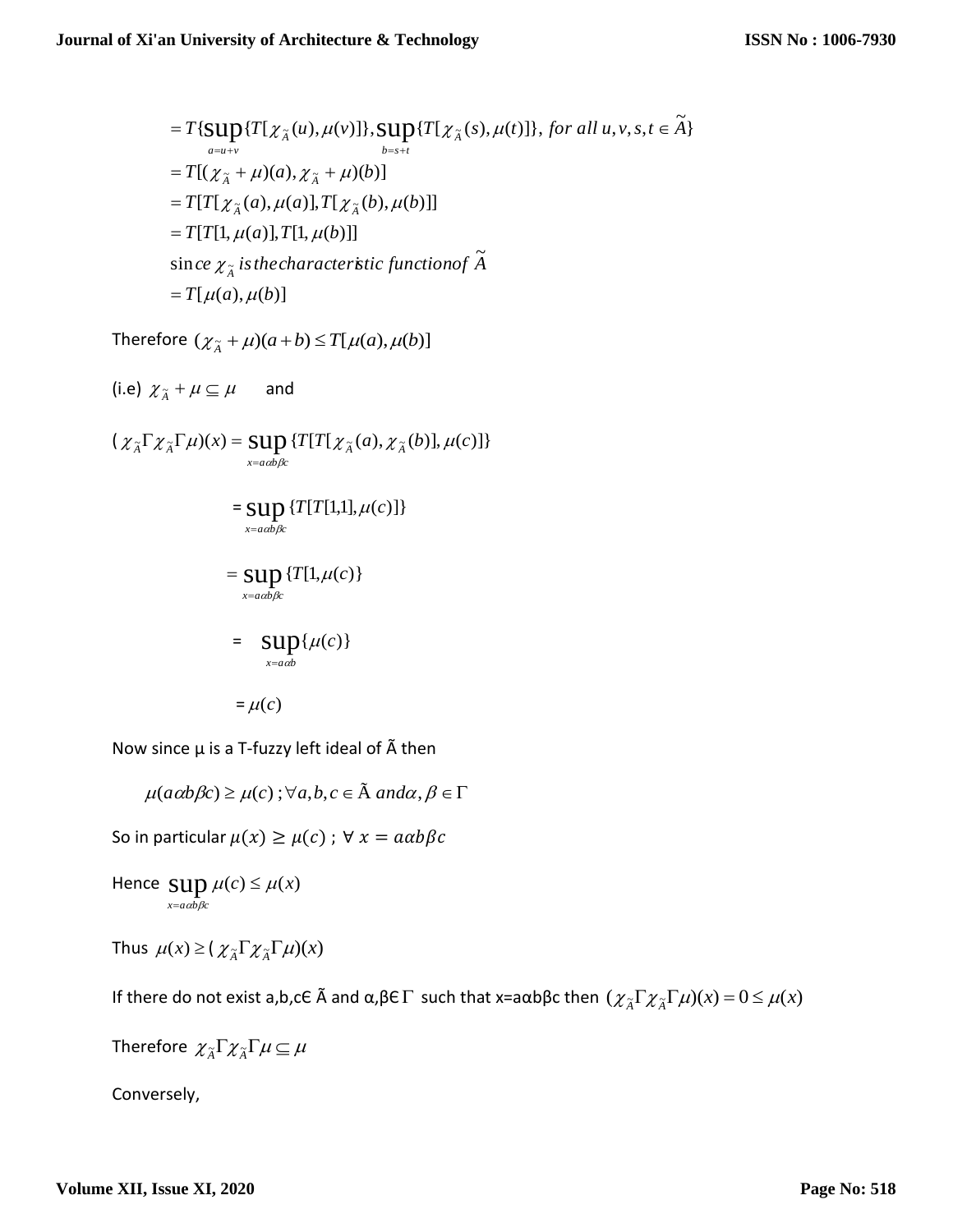Suppose that  $\chi_{\widetilde{A}}\Gamma\chi_{\widetilde{A}}\Gamma\mu$   $\subseteq$   $\mu$  . Let a,b,cE  $\widetilde{A}$  and  $\alpha,\beta\in$   $\Gamma$  such that x=a $\alpha$ b $\beta$ c, then

$$
\mu(a\alpha b\beta c) = \mu(x) \ge (\chi_{\widetilde{A}} \Gamma \chi_{\widetilde{A}} \Gamma \mu)(x)
$$

Now,

$$
(\chi_{\tilde{A}} \Gamma \chi_{\tilde{A}} \Gamma \mu)(x) = \sup_{x = a \infty \beta c} \{ T[T[\chi_{\tilde{A}}(a), \chi_{\tilde{A}}(b)], \mu(c)] \}
$$

$$
= \sup_{x = a \in \beta c} \{ T[T[1,1], \mu(c)] \}
$$

$$
= \sup \{ T[1, \mu(c)] \}
$$

$$
\sum_{x=a\alpha b\beta c} C E
$$

$$
=\sup_{x=aab\beta c}\{\mu(c)\}\
$$

 $=$   $\mu$  (c)

Hence  $\mu(a\alpha b\beta c) \ge \mu(c), \forall a,b,c \in \tilde{A}$  and $\alpha,\beta \in \Gamma$ . Therefore  $\mu$  is a T-fuzzy left ideal of ternary  $\Gamma$ -semiring  $\tilde{A}$ . Similarly, we can prove for T-fuzzy right ideal and T-fuzzy lateral ideal of ternary Г-semiring Ã.

**Corollary 3.17** In a ternary Γ-semi-ring Ã the following are equivalent

- (i)  $\mu$  is a fuzzy left(resp., right, lateral) ideals of  $\tilde{A}$ .
- (ii)  $\chi_{\widetilde{A}} + \mu \subseteq \mu$  and  $\chi_{\widetilde{A}}\Gamma\chi_{\widetilde{A}}\Gamma\mu \subseteq \mu$ ,  $(\mu\Gamma\chi_{\widetilde{A}}\Gamma\chi_{\widetilde{A}} \subseteq \mu, \chi_{\widetilde{A}}\Gamma\mu\Gamma\chi_{\widetilde{A}} \subseteq \mu)$  where  $\chi_{\widetilde{A}}$  is the characteristic function of Ã.

**Proof:** By using the theorem 3.16, we can find the proof of this corollary easily.

**Theorem 3.18** Let  $\mu$ ,  $\lambda$ ,  $\delta$  are T-fuzzy left(resp.,right, lateral) ideal of ternary Γ-semiring  $\tilde{A}$  then  $\mu \circ \lambda \circ \delta$  is also a T-fuzzy left(resp.,right, lateral) ideal of Ã.

**Proof:** Let  $\mu$ ,  $\lambda$ ,  $\delta$  are T-fuzzy left(resp.,right, lateral) ideal of ternary Γ-semiring  $\tilde{A}$  and a,b,c E $\tilde{A}$ ; α, β E $\Gamma$ Consider,

Consider,  
\n
$$
(\mu \circ \lambda \circ \delta)(a+b)=\sup_{a+b=\sum_{i=1}^n a_i \alpha_i b_i \beta_i c_i} \left\{ \prod_{1 \leq i \leq n} [T[\mu(a_i), \lambda(b_i)], \delta(c_i)] : a_i, b_i, c_i \in \tilde{A}; \alpha_i, \beta_i \in \Gamma, n \in \mathbb{Z}^+ \right\}
$$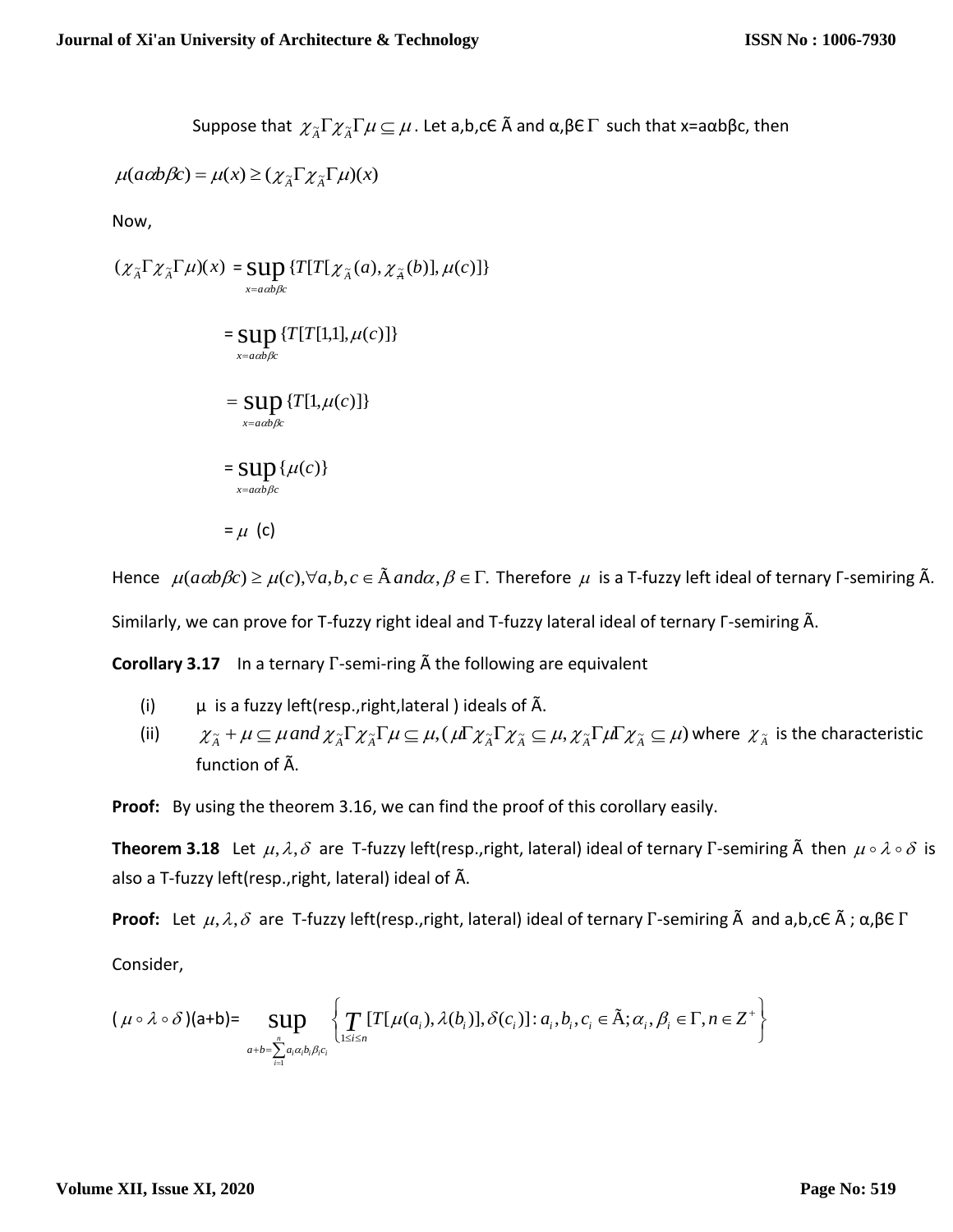$$
\geq \sup_{a=\sum_{i=1}^n a_i a_i b_i \beta_i c_i, b=\sum_{k=1}^n p_k \alpha_k q_k \beta_k r_k} \{ \prod_{1 \leq j \leq m, 1 \leq k \leq l} [T[T[\mu(a_j), \lambda(b_j)], \delta(c_j)], T[T[\mu(p_k), \lambda(q_k)], \delta(r_k)]]
$$
  
for all  $a_j, b_j, c_j, p_k, q_k, r_k \in \tilde{A}; \alpha_j, \beta_j, \alpha_k, \beta_k \in \Gamma; m, l \in Z^+ \}$ 

 ${\bf P}\{\prod_{1\leq j\leq m}[T[T[\mu(a_j),\lambda(b_j)],\delta(c_j)]],$  for all  $a_j,b_j,c_j\in\tilde{A};\alpha_j,\beta_j\in\Gamma; m\in Z^+\},$ <br>  $\{\prod_{1\leq k\leq l}[T[T[\mu(p_k),\lambda(q_k)],\delta(r_k)]],$  for all  $p_k,q_k,r_k\in\tilde{A};\alpha_k,\beta_k\in\Gamma; l\in Z^+\}]$  $for all a_j, b_j, c_j, p_k, q_k, r_k \in \tilde{A}; \alpha_j$ <br> $\big[\sup_{a=\sum_{i=1}^n a_i\alpha_i b_i\beta_i c_j} \big\{\prod_{1\leq j\leq m} [T[T[\mu(a_j),\lambda(b_j)],\delta(c_j)]], for all a_j, b_j,$ sup 1 +  $=\sum_{i=1}^{n} a_i \alpha_i b_i \beta_i c_i,$   $1\leq j \leq$  $\in \overline{A}; \alpha_i, \beta_i \in \Gamma; m \in$  $\overline{\Sigma}$ = =  $T[\sup_{a=\sum_{i}^n a_i a_j b_i \beta_i c_i, \atop a=\sum_{i}^n a_i a_j b_i \beta_i c_i, \atop b} \{T[T[T[\mu(a_j), \lambda(b_j)], \delta(c_j)]], for all  $a_j, b_j, c_j \in A; \alpha_j, \beta_j \in \Gamma; m \in \mathbb{Z}\}$$  $\sup_{n}$  {*T*  $\sum_{i=1}^{\infty} a_i a_i p_i p_i c_i$  $\mu(a_i), \lambda(b_i)], \delta(c_i)]$ , for all  $a_i, b_i, c_i \in A; \alpha_i, \beta$  $\alpha_i b_i \beta_i$ 

$$
\sup_{b=\sum_{k=1}^l p_k \alpha_k q_k \beta_k r_k} \{ \prod_{1 \le k \le l} [T[T[\mu(p_k), \lambda(q_k)], \delta(r_k)]], \text{ for all } p_k, q_k, r_k \in \tilde{A}; \alpha_k, \beta_k \in \Gamma; l \in \mathbb{Z}^+ \} ]
$$

$$
=T[(\mu\circ\lambda\circ\delta)(a),(\mu\circ\lambda\circ\delta)(b)]
$$

Also,

Therefore 
$$
(\mu \circ \lambda \circ \delta)(a+b) \geq T[(\mu \circ \lambda \circ \delta)(a), (\mu \circ \lambda \circ \delta)(b)]
$$
  
\nAlso,  
\n
$$
(\mu \circ \lambda \circ \delta)(a\alpha b\beta c) = \sup_{a\alpha b\beta c = \sum_{i=1}^{n} x_i \alpha_i y_i \beta_i z_i} \{T[T[T[\mu(x_i), \lambda(y_i)], \delta(z_i)]], for all x_i, y_i, z_i \in \tilde{A}; \alpha_i, \beta_i \in \Gamma; n \in Z^+\}
$$
\n
$$
\geq \sup_{1 \leq j \leq m} \{T[T[T[\mu(a\alpha b\beta r_j), \lambda(s_j)], \delta(t_j)]], for all r_j, s_j, t_j \in \tilde{A}; \alpha_j, \beta_j \in \Gamma; n \in Z^+\}
$$

 $\{\prod\limits_{1\leq j\leq m}[T[T[\mu(a\alpha b\beta r_j),\lambda(s_j)],\delta(t_j)]]\text{, }for\text{ all}\$ <br> $\{\prod\limits_{1\leq j\leq m}[T[T[\mu(r_j),\lambda(s_j)],\delta(t_j)]]\text{, }for\text{ all }r_j,s_j\text{,}\}$  $\widetilde{A}; \alpha_i, \beta_i \in \Gamma; n \in \mathbb{Z}^+ \}$  $T \llbracket T \llbracket T \llbracket T \llbracket \mu(a \alpha b \beta r_j), \lambda(s_j) \rrbracket, \delta(t_j) \rrbracket, for all  $r_j, s_j, t_j \in \overline{A}; \alpha_j, \beta_j \in \Gamma; n \in \mathbb{Z}$$  $c = \sum r_i \alpha_i s_i \beta_i t$ *T*  $j^{\alpha}$   $j^{\beta}$   $j^{\mu}$   $j^{\mu}$  $\mu(a\alpha b\beta r_i), \lambda(s_i)]$ ,  $\delta(t_i)]$ ], for all  $r_i$ ,  $s_i$ ,  $t_i \in A$ ;  $\alpha_i$ ,  $\beta$  $\alpha_i s_i \beta$  $\in \overline{A}; \alpha_i, \beta_i \in \Gamma; n \in$  $\overline{\Sigma}$  $\geq$  SUD {  $T$  [T[T[ $\mu(a\alpha b\beta r_i), \lambda(s_i)$ ],  $\delta(t_i)$ ]], for all  $r_i, s_i, t_i \in \tilde{A}; \alpha_i, \beta_i \in \Gamma; n \in \mathbb{Z}^+$  $\leq i \leq$ =

 $\sup_{c=\sum r_j \alpha_j s_j \beta_j t_j} \{\int\limits_{1\leq c}^{c}$ <br> $(\mu \circ \lambda \circ \delta)(c)$  $\widetilde{A}; \alpha_i, \beta_i \in \Gamma; n \in \mathbb{Z}^+ \}$  $\text{sup} \quad \{ \prod_{1 \leq j \leq m} [T[T[\mu(r_j), \lambda(s_j)], \delta(t_j)] \}, \text{for all } r_j, s_j, t_j \in \tilde{\Lambda}; \alpha_j, \beta_j \in \Gamma; n \in \mathbb{Z} \}$  $c = \sum r_i \alpha_i s_i \beta_i t$ *T*  $j^{\alpha}$   $j^{\beta}$   $j^{\mu}$   $j^{\mu}$  $\mu(r_i), \lambda(s_i)$ ],  $\delta(t_i)$ ]], for all  $r_i, s_i, t_i \in A; \alpha_i, \beta$  $\alpha_i s_i \beta$  $\in \overline{A}; \alpha_i, \beta_i \in \Gamma; n \in$  $\overline{\Sigma}$  $\geq$  Sup { T [T[T[ $\mu(r_i), \lambda(s_i)$ ],  $\delta(t_i)$ ]], for all  $r_i, s_i, t_i \in \tilde{A}; \alpha_i, \beta_i \in \Gamma; n \in \mathbb{Z}^+$  $\leq j \leq$ =

 $=(\mu \circ \lambda \circ \delta)(c)$ 

Therefore  $(\mu \circ \lambda \circ \delta)(a\alpha b\beta c) = (\mu \circ \lambda \circ \delta)(c)$ 

Hence  $\mu \circ \lambda \circ \delta$  is T-fuzzy left ideal of  $\tilde{A}$ . Similarly, we can prove for T-fuzzy right ideal and T-fuzzy lateral ideal of Ã.

**Corollary 3.19** Let  $\mu$ ,  $\lambda$ ,  $\delta$  are fuzzy ideal of ternary Γ-semiring  $\tilde{A}$  then  $\mu \circ \lambda \circ \delta$  is also a fuzzy ideal of  $\tilde{A}$ .

**Proof:** By using the theorem 3.13, we can prove this corollary easily.

**Theorem 3.20** Let  $\mu$ ,  $\lambda$ ,  $\delta$  are T-fuzzy left(resp.,right, lateral) ideals of ternary Γ-semiring à then

- (i)  $\mu$ ,  $\lambda$  is commutative
- (ii)  $\mu$ ,  $\lambda$ ,  $\delta$  is associative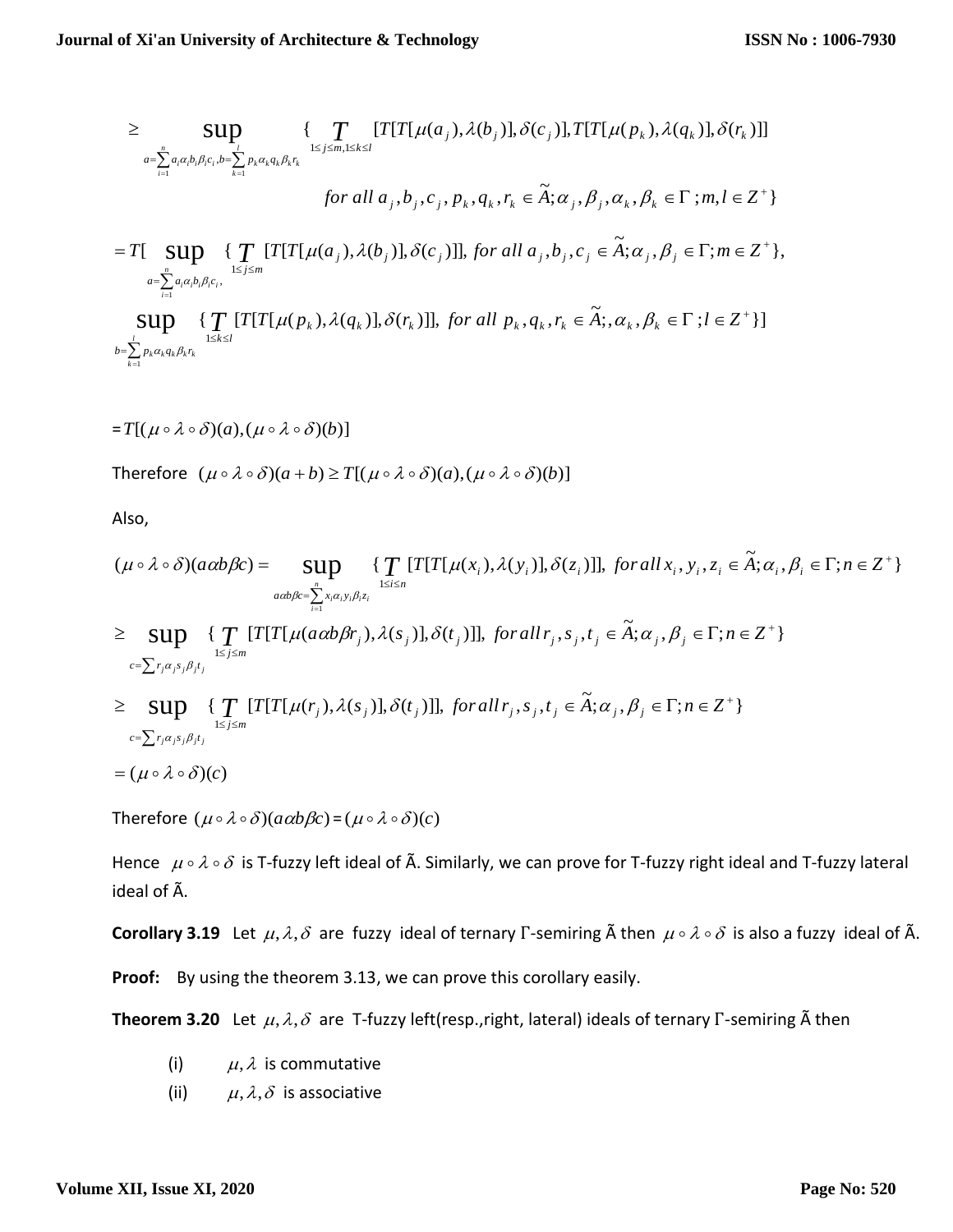(iii)  $\mu$  is idempotent

Proof: Let  $\mu$ ,  $\lambda$ ,  $\delta$  are T-fuzzy left(resp.,right, lateral) ideals of ternary  $\Gamma$ -semiring  $\tilde{A}$  then

(i) To prove 
$$
\mu + \lambda = \lambda + \mu
$$

$$
(\mu + \lambda)(a) = \sup_{a=x+y} \{ T[\mu(x), \lambda(y)] : x, y \in \tilde{A} \}
$$

$$
= \sup \{ T[\lambda(y), \mu(x)] : x, y \in \tilde{A} \}
$$

$$
a{=}x{+}y
$$

$$
= (\lambda + \mu)(a)
$$

Therefore  $\mu + \lambda = \lambda + \mu$ .

(i.e)  $\mu$ ,  $\lambda$  is commutative.

(ii) To prove 
$$
[(\mu + \lambda) + \delta] = [\mu + (\lambda + \delta)]
$$
  
Consider,  

$$
((\mu + \lambda) + \delta)(a) = \sup_{a=x+y} \{T[(\mu + \lambda)(x), \delta(y)], \text{ for all } x, y \in \tilde{A}\}
$$

$$
= \sup_{a=x+y} \{T[\sup_{x=y} \{T[\mu(u), \lambda(y)], \text{ for all } u, v \in \tilde{A}\}, \delta(y)], \text{ for all } x, y \in \tilde{A}\}
$$

$$
= \sup_{a=x+y} \{ \sup_{x=u+v} \{T[T[\mu(u), \lambda(y)], \delta(y)], \text{ for all } u, v, x, y \in \tilde{A}\} \}
$$

$$
= \sup_{a=u+v+y} \{T[T[\mu(u), \lambda(v)], \delta(y)], \text{ for all } u, v, x, y \in \tilde{A}\} \cdots \cdots (1)
$$
  
Also consider,  

$$
[\mu + (\lambda + \delta)](a) = \sup \{T[\mu(u), (\lambda + \delta)(x)] : u, x \in \tilde{A}\}
$$

$$
[\mu + (\lambda + \delta)](a) = \sup_{a=u+x} \{ I[\mu(u), (\lambda + \delta)(x)] : u, x \in A \}
$$
  

$$
= \sup_{a=u+x} \{ T[\mu(u), \sup_{x=v+y} \{ T[\lambda(v), \delta)(y)] : v, y \in \tilde{A} \} ] : u, x \in \tilde{A} \}
$$
  

$$
= \sup_{a=u+v+y} \{ T[\mu(u), T[\lambda(v), \delta)(y)] : u, v, x, y \in \tilde{A} \} \quad ......[2]
$$

From  $|1|$  *and*  $|2|$ 

$$
[(\mu + \lambda) + \delta](a) = [\mu + (\lambda + \delta)](a)
$$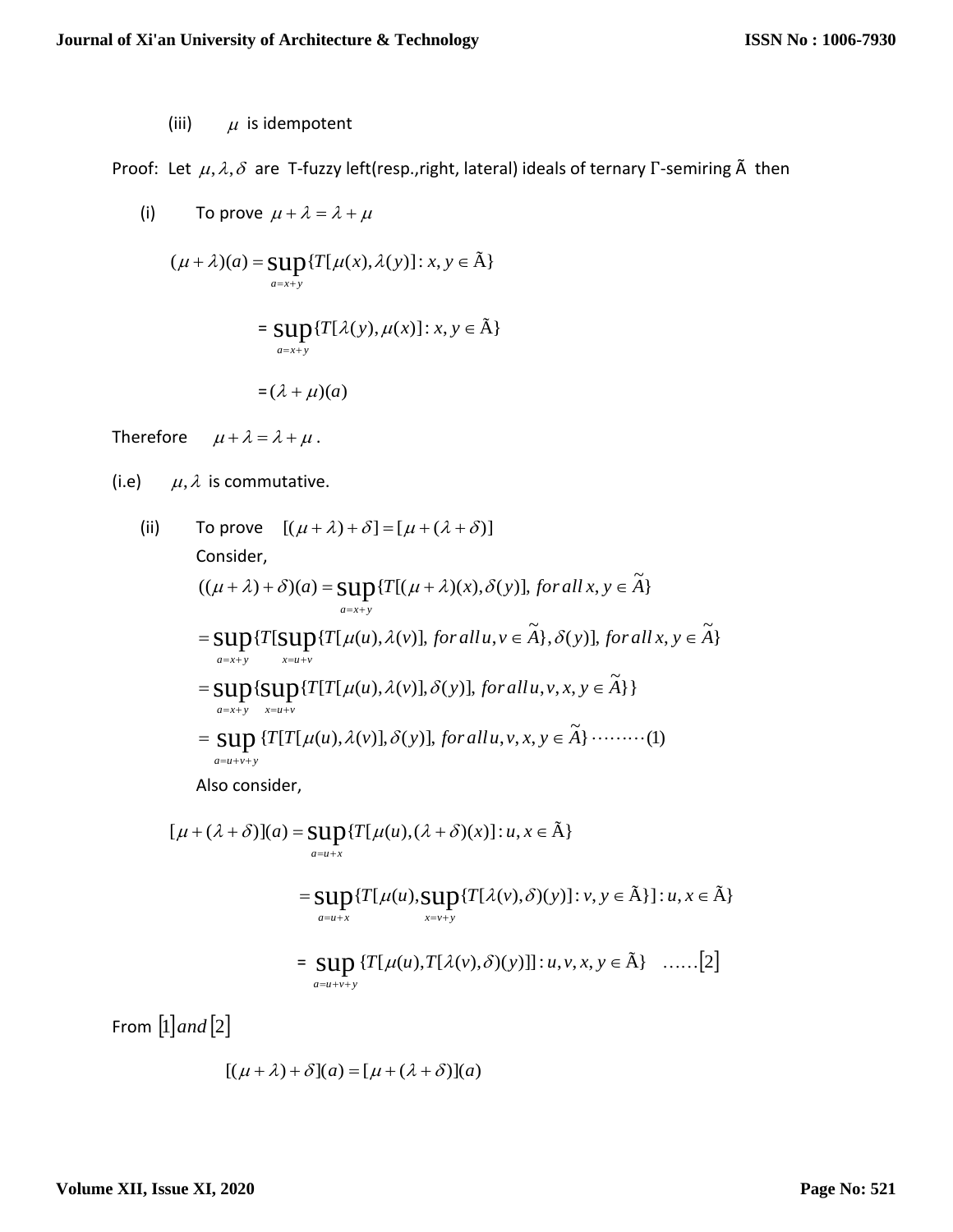Therefore,  $(\mu + \lambda) + \delta = \mu + (\lambda + \delta)$ Hence  $\mu$ ,  $\lambda$ ,  $\delta$  are associative. (iii) To prove  $\mu + \mu = \mu$ Let  $a \in \tilde{A}$  $(\mu + \mu)(a) = \sup \{ T[\mu(x), \mu(y)] : x, y \in \tilde{A} \}$  $a = x + y$ =  $\sup\{\mu(x+y); x, y \in \tilde{A}\}$  $=x+$  $(x + y); x, y$  $a = x + y$  $\mu$  $= \mu(a)$ Hence,  $\mu + \mu \subseteq \mu$ .......<sup>[1]</sup> Again,  $\mu(a) = T[\lambda(0), \mu(a)]$  $\leq$  SUP{ $T[\mu(x), \mu(y)]$ :  $x, y \in \tilde{A}$ }  $=x+$  $T[\mu(x), \mu(y)]$ : x, y  $a = x + y$  $\mu(x), \mu$  $=(\mu + \mu)(a)$ Therefore,  $\mu \subseteq \mu + \mu$ .......[2] From  $|1|$  *and*  $|2|$  $\mu + \mu = \mu$ 

Hence  $\mu$  is idempotent.

**Defintion 3.21** Let  $\mu$  and  $\lambda$  be fuzzy subsets of  $\tilde{A}$ . Then the cartesian product of  $\mu$  and  $\lambda$  is defined by

 $(\mu \times \lambda)(a,b)=T[\mu(a),\lambda(b)],$  *for all*  $a,b \in \tilde{A}$ 

**Theorem 3.22** Let  $\mu$  and  $\lambda$  be T-fuzzy left ideal of ternary Γ-semiring Ã. Then  $\mu \times \lambda$  is also T-fuzzy left ideal of ternary Γ-semiring  $\mathsf{\tilde{A}}\times\mathsf{\tilde{A}}.$ 

**Proof:** Let  $\mu$  and  $\lambda$  be T-fuzzy left ideal of ternary  $\Gamma$ -semiring  $\tilde{A}$  and  $(x,r),(y,s).(z,t) \in \tilde{A} \times \tilde{A}$ ;  $\alpha, \beta \in \Gamma$  , then

(i) 
$$
(\mu \times \lambda)((x, r) + (y, s)) = (\mu \times \lambda)((x + y), (r + s))
$$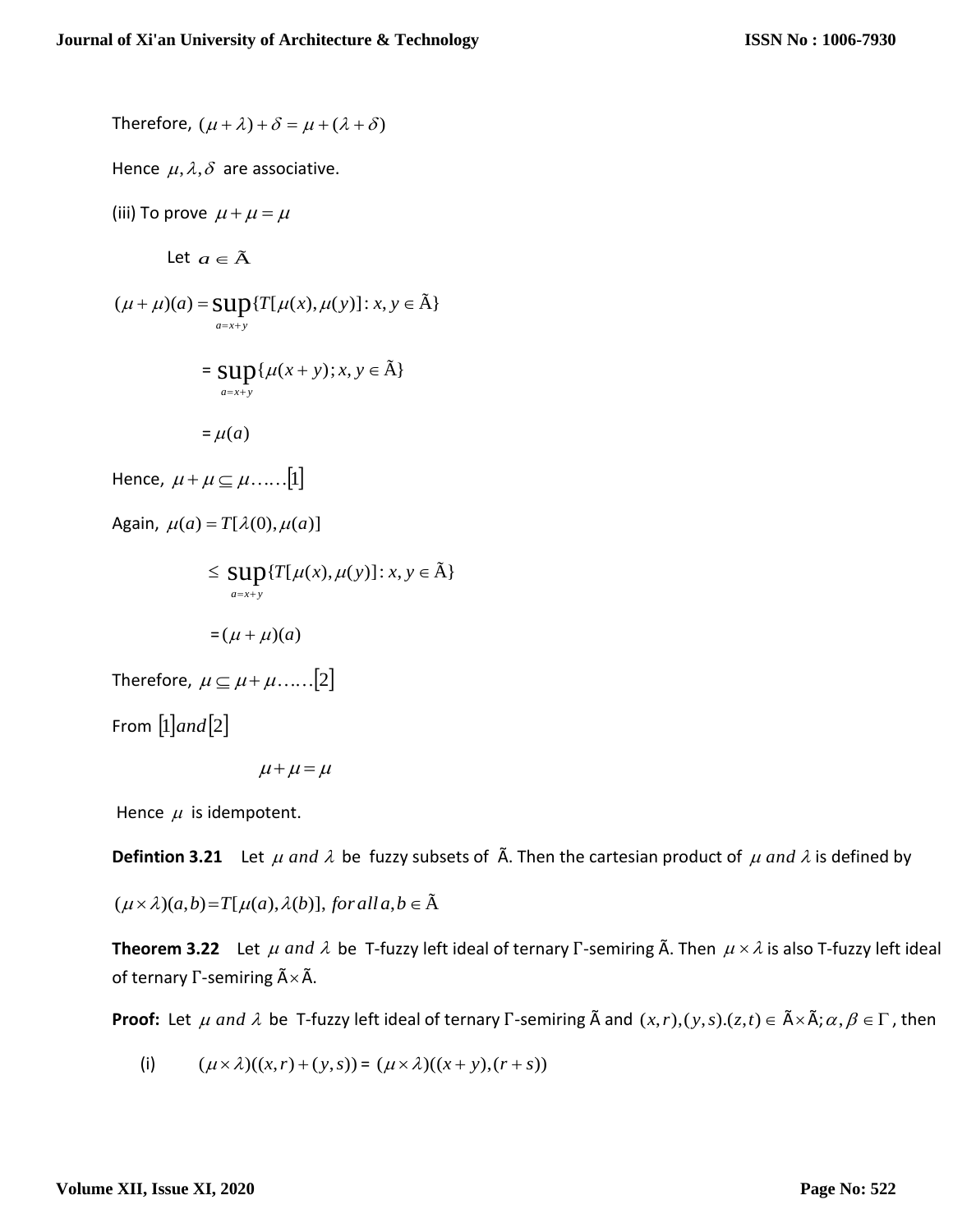$= T(\mu(x + y), \lambda(r + s))$  $\geq T(T(\mu(x), \mu(y)), T(\lambda(r), \lambda(s)))$  $= T(T(\mu(x),\lambda(r)),T(\mu(y),\lambda(s)))$  $=T((\mu \times \lambda)(x,r),(\mu \times \lambda)(y,s))$ (ii)  $\mu \times \lambda((x, r)\alpha(y, s)\beta(z, t)) = \mu \times \lambda((x\alpha y\beta z, r\alpha s\beta t))$  $= T(\mu(x\alpha y\beta z), \lambda(r\alpha s\beta t))$  $\geq T(\mu(z),\lambda(t))$  (*Since*  $\mu, \lambda$  *is*  $aT$  – *fuzzyleftidealof*  $\tilde{A}$ )  $= \mu \times \lambda(z,t)$ 

Thus  $\mu \times \lambda$  is a T-fuzzy left ideal of ternary Γ-semiring  $\tilde{A} \times \tilde{A}$ .

### **4. CONCLUSION**

In this paper, we introduced the notion of T-fuzzy ideals, T-fuzzy left(resp., right, lateral) ideal in ternary Гsemiring. Also we investigated algebraic operations on T-fuzzy ideals in ternary Г-semiring and we have proved subsequently these operations give rise to different structures on T-fuzzy ideals in ternary Г-semiring. A characterization of ternary Г-semiring has been obtained in terms of fuzzy subsets.

## **5. REFERENCES**

- 1. B. Schweizer and A.Sklar,statistical metric spaces, pacific J.of math. 10(1) (1960), 313-334.
- 2. H.J.Zimmermann,"Fuzzy set theory and its application," 4<sup>th</sup> edition, Springer Science + Business Media, LLC,ISBN 978-94-010-3870-6(2001), New York.
- 3. Kavikumar, Azme Bin Khamis, Fuzzy ideals and fuzzy Quasi ideals of Ternary semirings, IAENG International Journal of Applied Mathematics, 37(2),2007,102-106.
- 4. L.A.Zadeh, Fuzzy sets, Information and control, 8(3),1965,338-353.
- 5. Lister,W.G., "Ternary rings. " Trans.Amer. Math. Soc., 154,1971,37-55.
- 6. M. Akram, "on T-fuzzy ideals in near-rings", Int.J.math. sci. (2007) Article ID 73514, 14 pages.
- 7. M. SanjaniLavanya, Dr.D.Madhusudhana Rao and V.B.Subrahmanyeswararaoseetam Raju; on Right Ternary Γ- Ideals of Ternary Γ- semiring ,International journal of research in Applied Natural and social sciences, 4(5),2016,107-114.
- 8. M.Murali Krishna Rao, B. venkateswarlu, L-fuzzy ideals in Γ-semirings, Ann.fuzzy math. Inform. 10(1),(2015), 1-16.